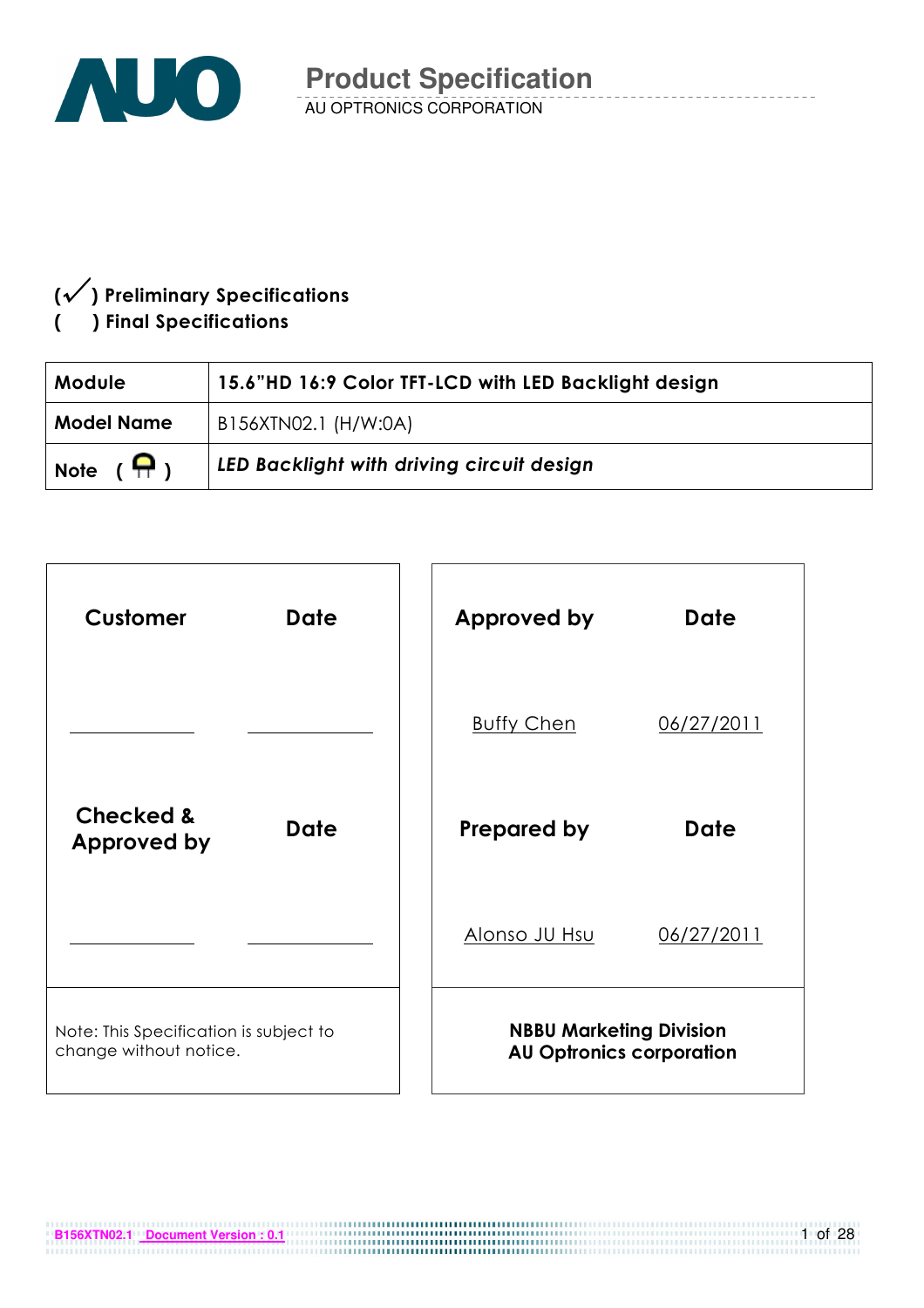

# **Contents**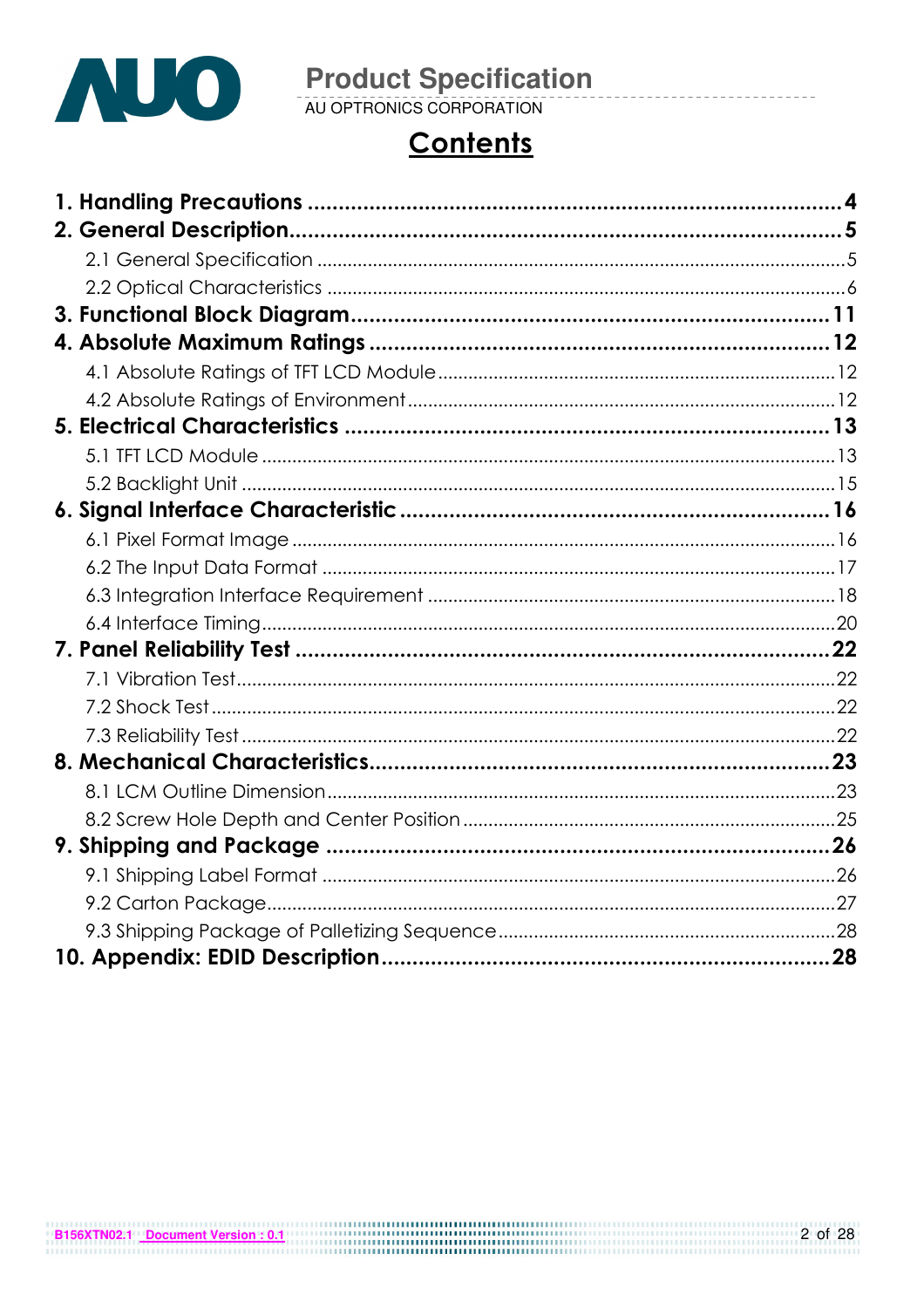

AU OPTRONICS CORPORATION

## Record of Revision

| Version and Date   Page |     | Old description            | <b>New Description</b> | Remark |
|-------------------------|-----|----------------------------|------------------------|--------|
| 2011/06/27<br>0.1       | All | First Edition for Customer |                        |        |
|                         |     |                            |                        |        |
|                         |     |                            |                        |        |
|                         |     |                            |                        |        |
|                         |     |                            |                        |        |
|                         |     |                            |                        |        |
|                         |     |                            |                        |        |
|                         |     |                            |                        |        |
|                         |     |                            |                        |        |
|                         |     |                            |                        |        |
|                         |     |                            |                        |        |
|                         |     |                            |                        |        |
|                         |     |                            |                        |        |
|                         |     |                            |                        |        |
|                         |     |                            |                        |        |
|                         |     |                            |                        |        |
|                         |     |                            |                        |        |
|                         |     |                            |                        |        |
|                         |     |                            |                        |        |
|                         |     |                            |                        |        |
|                         |     |                            |                        |        |
|                         |     |                            |                        |        |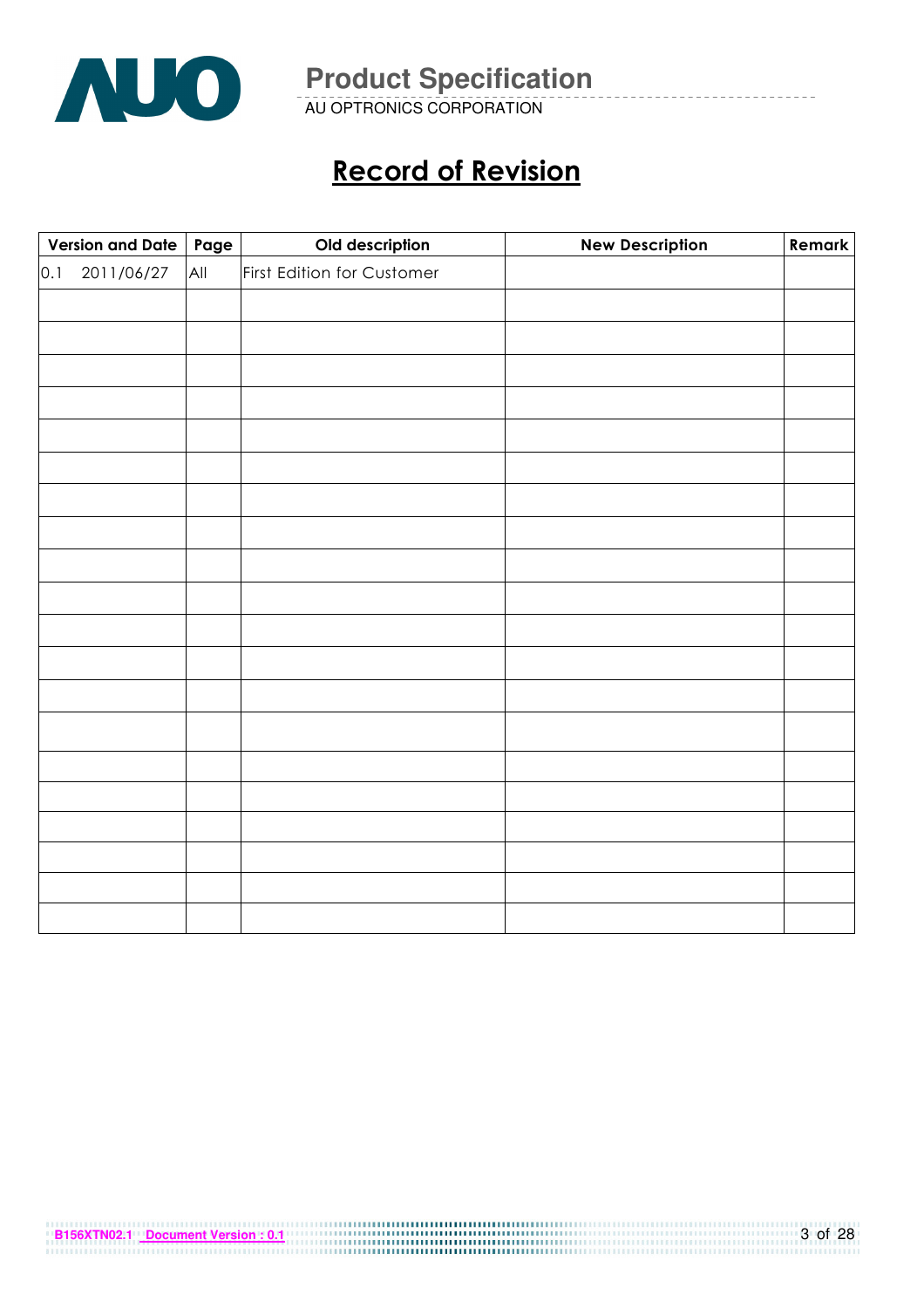

### 1. Handling Precautions

- 1) Since front polarizer is easily damaged, pay attention not to scratch it.
- 2) Be sure to turn off power supply when inserting or disconnecting from input connector.
- 3) Wipe off water drop immediately. Long contact with water may cause discoloration or spots.
- 4) When the panel surface is soiled, wipe it with absorbent cotton or other soft cloth.
- 5) Since the panel is made of glass, it may break or crack if dropped or bumped on hard surface.
- 6) Since CMOS LSI is used in this module, take care of static electricity and insure human earth when handling.
- 7) Do not open nor modify the Module Assembly.
- 8) Do not press the reflector sheet at the back of the module to any directions.
- 9) At the insertion or removal of the Signal Interface Connector, be sure not to rotate nor tilt the Interface Connector of the TFT Module.
- 11) After installation of the TFT Module into an enclosure (Notebook PC Bezel, for example), do not twist nor bend the TFT Module even momentary. At designing the enclosure, it should be taken into consideration that no bending/twisting forces are applied to the TFT Module from outside. Otherwise the TFT Module may be damaged.
- 12)Small amount of materials having no flammability grade is used in the LCD module. The LCD module should be supplied by power complied with requirements of Limited Power Source (IEC60950 or UL1950), or be applied exemption.
- 13)Disconnecting power supply before handling LCD modules, it can prevent electric shock, DO NOT TOUCH the electrode parts, cables, connectors and LED circuit part of TFT module that a LED light bar build in as a light source of back light unit. It can prevent electronic breakdown.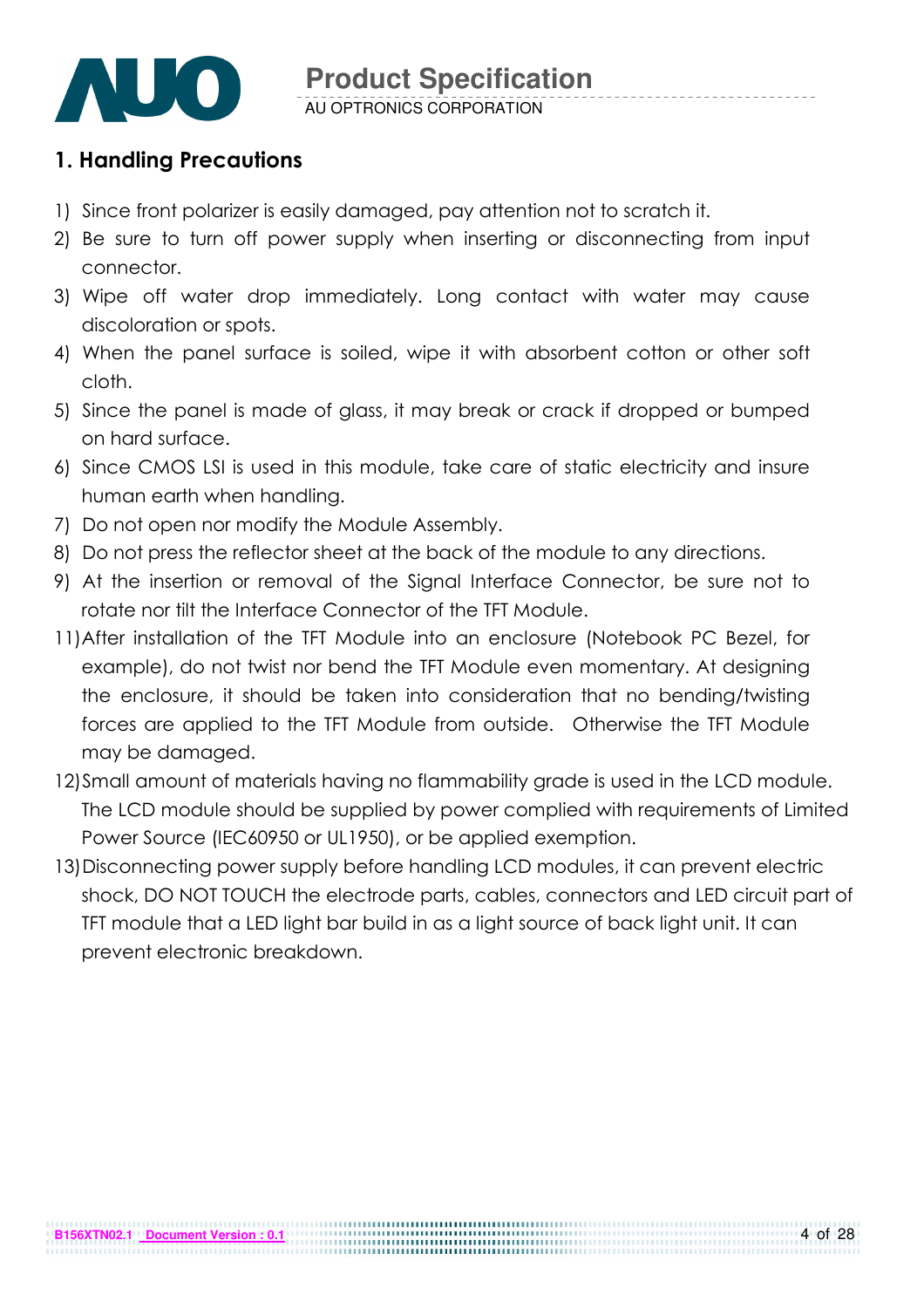

### 2. General Description

B156XTN02.1 is a Color Active Matrix Liquid Crystal Display composed of a TFT LCD panel, a driver circuit, and LED backlight system. The screen format is intended to support the 16:9 HD, 1366(H) x768(V) screen and 262k colors (RGB 6-bits data driver) with LED backlight driving circuit. All input signals are LVDS interface compatible.

B156XTN02.1 is designed for a display unit of notebook style personal computer and industrial machine.

### 2.1 General Specification

**B156XTN02.1 Document Version : 0.1**

The following items are characteristics summary on the table at 25  $\degree$ C condition:

| <b>Items</b>                                               | Unit                 | <b>Specifications</b>                  |                                                            |       |       |  |
|------------------------------------------------------------|----------------------|----------------------------------------|------------------------------------------------------------|-------|-------|--|
| Screen Diagonal                                            | [mm]                 | 394.91                                 |                                                            |       |       |  |
| <b>Active Area</b>                                         | [mm]                 | 344.23 X193.54                         |                                                            |       |       |  |
| Pixels H x V                                               |                      |                                        | 1366x3(RGB) x 768                                          |       |       |  |
| <b>Pixel Pitch</b>                                         | [mm]                 | 0.252X0.252                            |                                                            |       |       |  |
| <b>Pixel Format</b>                                        |                      |                                        | R.G.B. Vertical Stripe                                     |       |       |  |
| <b>Display Mode</b>                                        |                      | Normally White                         |                                                            |       |       |  |
| White Luminance (ILED=25mA)<br>(Note: ILED is LED current) | [cd/m <sup>2</sup> ] |                                        | 220 typ. (5 points average)<br>187 min. (5 points average) |       |       |  |
| Luminance Uniformity                                       |                      |                                        | $1.25$ max. (5 points)                                     |       |       |  |
| <b>Contrast Ratio</b>                                      |                      | 400 typ                                |                                                            |       |       |  |
| Response Time                                              | [ms]                 | 16 Max                                 |                                                            |       |       |  |
| Nominal Input Voltage VDD                                  | [Volt]               | $+3.3$ typ.                            |                                                            |       |       |  |
| <b>Power Consumption</b>                                   | [Watt]               | 5.0 max. (Include Logic and Blu power) |                                                            |       |       |  |
| Weight                                                     | [Grams]              | 450 max.                               |                                                            |       |       |  |
| <b>Physical Size</b>                                       |                      |                                        | Min.                                                       | Typ.  | Max.  |  |
| <b>Include bracket</b>                                     | [mm]                 | Length                                 |                                                            | 359.3 | 359.8 |  |
|                                                            |                      | Width                                  |                                                            | 209.5 | 210   |  |
|                                                            |                      | <b>Thickne</b>                         | $\overline{\phantom{a}}$                                   |       | 5.5   |  |
| <b>Electrical Interface</b>                                |                      | 1 channel LVDS                         |                                                            |       |       |  |
| <b>Glass Thickness</b>                                     | [mm]                 | 0.5                                    |                                                            |       |       |  |
| Surface Treatment                                          |                      | Anti Glare, Hardness 3H,               |                                                            |       |       |  |
| Support Color                                              |                      |                                        | 262K colors (RGB 6-bit)                                    |       |       |  |
| Temperature Range<br>Operating<br>Storage (Non-Operating)  | [°C]<br>[°C]         | 0 to $+50$<br>$-20$ to $+60$           |                                                            |       |       |  |
| <b>RoHS Compliance</b>                                     |                      |                                        | <b>RoHS Compliance</b>                                     |       |       |  |

5 of 28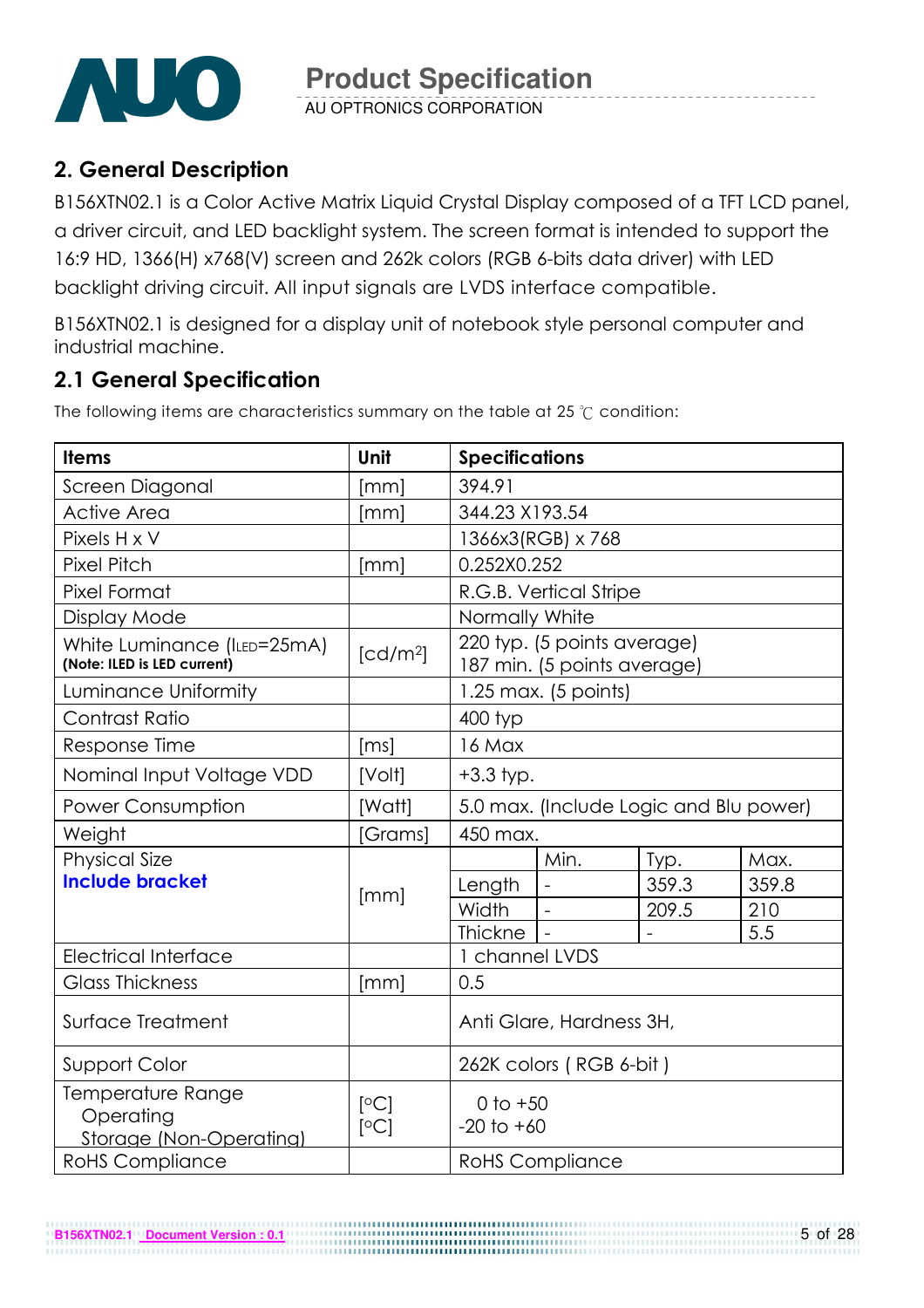

AU OPTRONICS CORPORATION

### 2.2 Optical Characteristics

The optical characteristics are measured under stable conditions at 25°C (Room Temperature) :

| <b>Item</b>                         |                                    | Symbol                  | <b>Conditions</b>            |                  | Min.           | Typ.           | Max.           | Unit              | <b>Note</b>    |
|-------------------------------------|------------------------------------|-------------------------|------------------------------|------------------|----------------|----------------|----------------|-------------------|----------------|
| <b>White Luminance</b><br>ILED=25mA |                                    |                         |                              | 5 points average |                | 220            | $\blacksquare$ | cd/m <sup>2</sup> | 1, 4, 5.       |
|                                     |                                    | $\Theta_R$              | <b>Horizontal</b><br>(Right) |                  | 40             | 45             |                |                   |                |
| <b>Viewing Angle</b>                |                                    | $\theta_L$              | $CR = 10$                    | (Left)           | 40             | 45             |                | degree            |                |
|                                     |                                    | ΨH                      | <b>Vertical</b>              | (Upper)          | 10             | 15             |                |                   | 4, 9           |
|                                     |                                    | ΨL                      | $CR = 10$                    | (Lower)          | 30             | 35             |                |                   |                |
| Luminance<br><b>Uniformity</b>      |                                    | $\delta$ <sub>5P</sub>  | 5 Points                     |                  |                | $\blacksquare$ | 1.25           |                   | 1, 3, 4        |
| Luminance<br><b>Uniformity</b>      |                                    | $\delta$ <sub>13P</sub> | 13 Points                    |                  |                |                | 1.50           |                   | 2, 3, 4        |
|                                     | <b>CR</b><br><b>Contrast Ratio</b> |                         |                              | 400              | $\blacksquare$ |                | 4, 6           |                   |                |
| <b>Cross talk</b>                   |                                    | %                       |                              |                  |                |                | 4              |                   | 4, 7           |
|                                     |                                    | $\mathbf{r}$            | Rising                       |                  |                | 6              | ۰              |                   |                |
| <b>Response Time</b>                |                                    | <b>Tf</b>               | <b>Falling</b>               |                  |                | $\overline{2}$ | $\blacksquare$ | msec              | 4, 8           |
|                                     |                                    | <b>TRT</b>              | <b>Rising + Falling</b>      |                  |                | 8              | 16             |                   |                |
| <b>Red</b>                          |                                    | <b>Rx</b>               |                              |                  | <b>TBD</b>     | <b>TBD</b>     | <b>TBD</b>     |                   |                |
|                                     |                                    | <b>Ry</b>               |                              |                  | <b>TBD</b>     | <b>TBD</b>     | <b>TBD</b>     |                   |                |
|                                     | Green                              | Gx                      |                              |                  | <b>TBD</b>     | <b>TBD</b>     | <b>TBD</b>     |                   |                |
| Color /<br><b>Chromaticity</b>      |                                    | Gy                      |                              |                  | <b>TBD</b>     | <b>TBD</b>     | <b>TBD</b>     |                   |                |
| <b>Coodinates</b>                   |                                    | <b>Bx</b>               | <b>CIE 1931</b>              |                  | <b>TBD</b>     | <b>TBD</b>     | <b>TBD</b>     |                   | $\overline{4}$ |
|                                     | <b>Blue</b>                        | <b>By</b>               |                              |                  | <b>TBD</b>     | <b>TBD</b>     | <b>TBD</b>     |                   |                |
|                                     |                                    | <b>Wx</b>               |                              |                  | 0.283          | 0.313          | 0.343          |                   |                |
|                                     | White                              | <b>Wy</b>               |                              |                  | 0.299          | 0.329          | 0.359          |                   |                |
| <b>NTSC</b>                         |                                    | %                       |                              |                  |                | 60             |                |                   |                |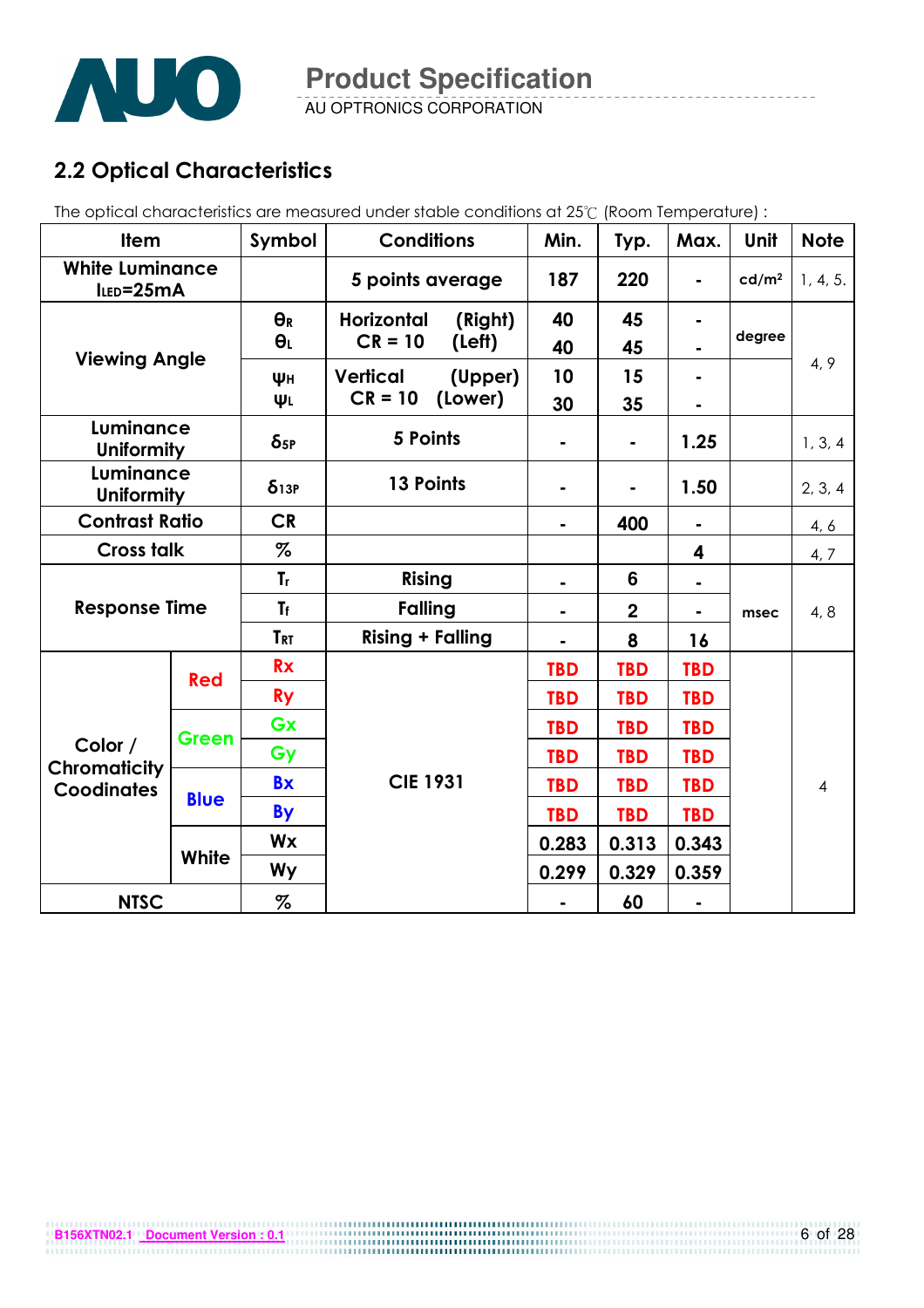

AU OPTRONICS CORPORATION

#### Note 1: 5 points position (Ref: Active area)



Note 2: 13 points position (Ref: Active area)



Note 3: The luminance uniformity of 5 or 13 points is defined by dividing the maximum luminance values by the minimum test point luminance

|                                | Maximum Brightness of five points     |
|--------------------------------|---------------------------------------|
| $\delta$ W <sub>5</sub><br>$=$ | Minimum Brightness of five points     |
|                                | Maximum Brightness of thirteen points |
| $\delta$ w <sub>13</sub>       |                                       |

$$
3 = \text{Minimum Briggs of thirteen points}
$$

#### Note 4: Measurement method

The LCD module should be stabilized at given temperature for 30 minutes to avoid abrupt temperature change during measuring. In order to stabilize the luminance, the measurement should be executed after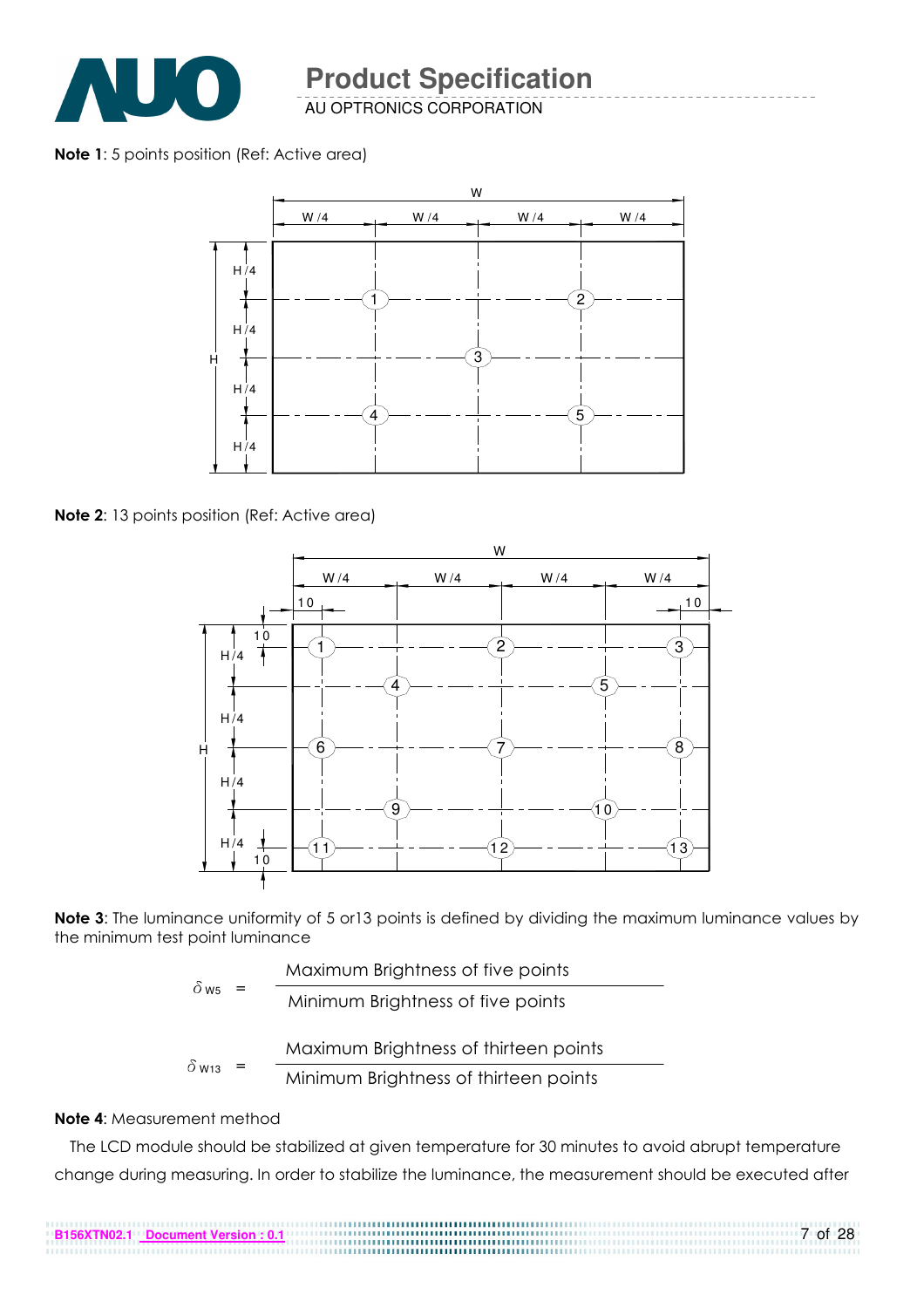

AU OPTRONICS CORPORATION

lighting Backlight for 30 minutes in a stable, windless and dark room, and it should be measured in the center of screen.



Center of the screen



Measure the luminance of gray level 63 at 5 points  $Y_L = [L (1) + L (2) + L (3) + L (4) + L (5)] / 5$ 

L (x) is corresponding to the luminance of the point X at Figure in Note (1).

#### Note 6: Definition of contrast ratio:

Contrast ratio is calculated with the following formula.

Contrast ratio (CR)= Brightness on the "White" state Brightness on the "Black" state

**Note 7**: Definition of Cross Talk (CT)

$$
CT = | Y_B - Y_A | / Y_A \times 100 (%)
$$

**B156XTN02.1 Document Version : 0.1**

#### Where

YA = Luminance of measured location without gray level 0 pattern (cd/m2)

..............

8 of 28

 $Y_B$  = Luminance of measured location with gray level 0 pattern (cd/m<sub>2</sub>)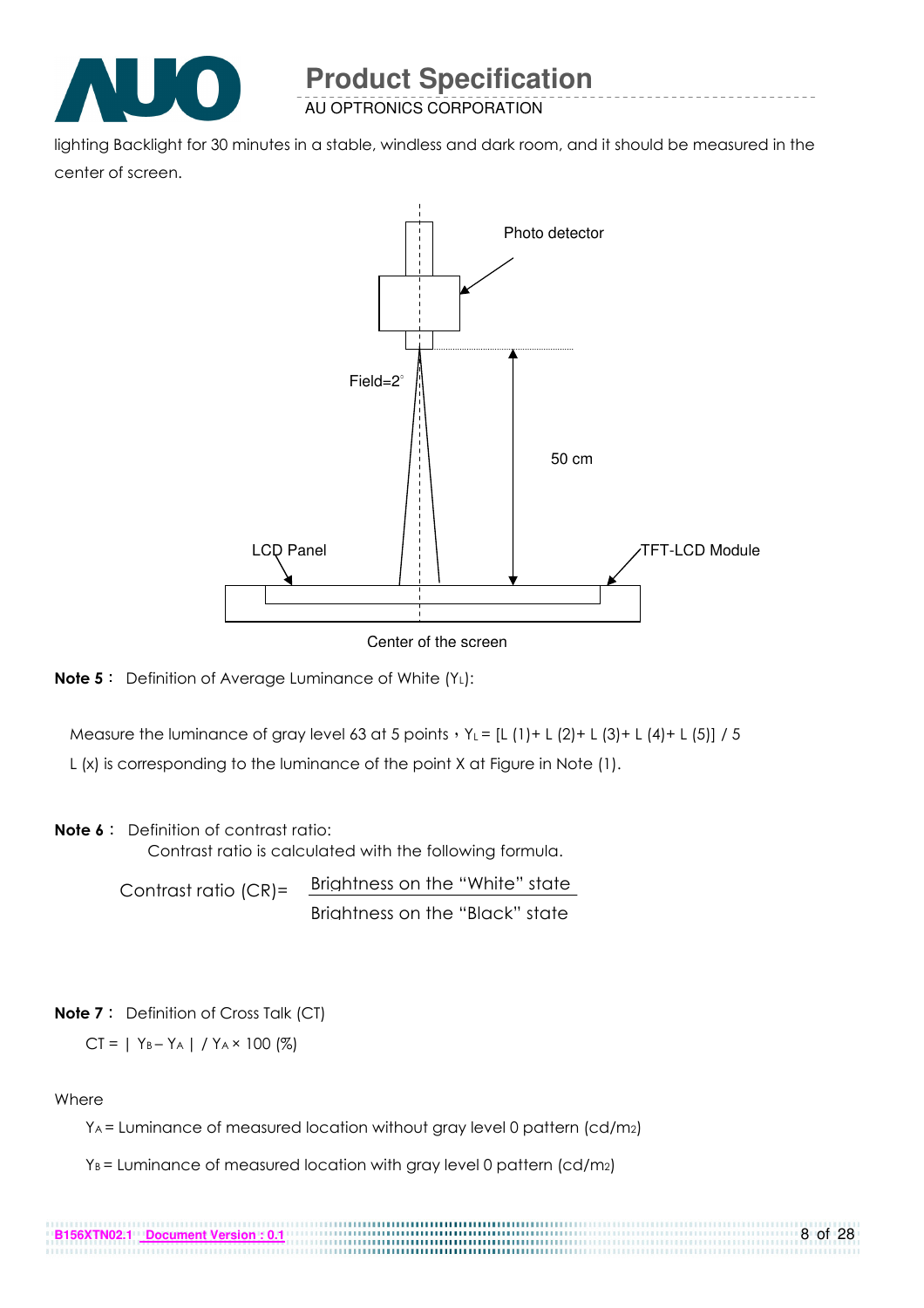



Note 8: Definition of response time:

The output signals of BM-7 or equivalent are measured when the input signals are changed from "Black" to "White" (falling time) and from "White" to "Black" (rising time), respectively. The response time interval between the 10% and 90% of amplitudes. Refer to figure as below.

> .....................................

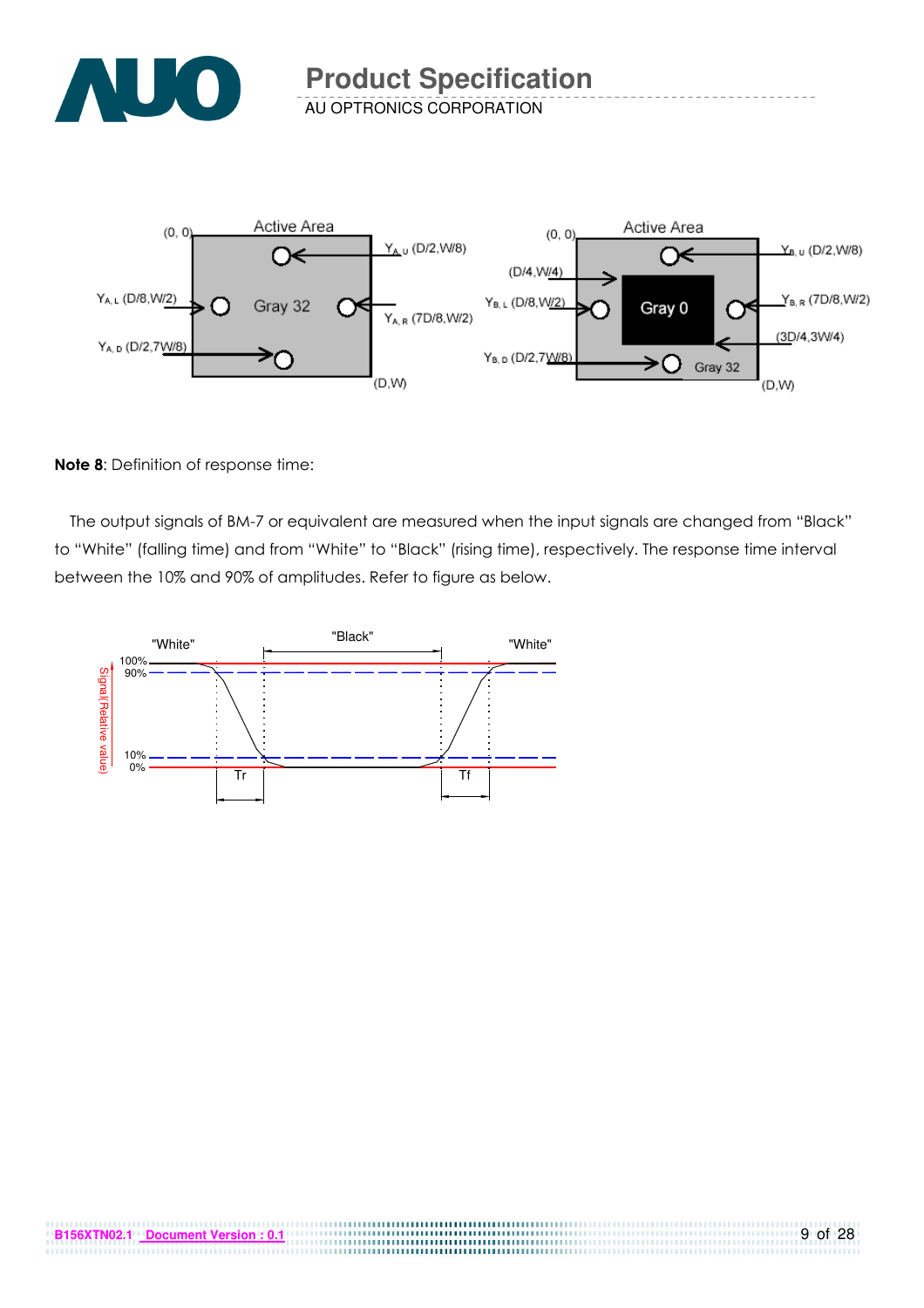

#### Note 9. Definition of viewing angle

Viewing angle is the measurement of contrast ratio  $\geq$  10, at the screen center, over a 180° horizontal and 180° vertical range (off-normal viewing angles). The 180° viewing angle range is broken down as follows; 90° (θ) horizontal left and right and 90° (Φ) vertical, high (up) and low (down). The measurement direction is typically perpendicular to the display surface with the screen rotated about its center to develop the desired measurement viewing angle.

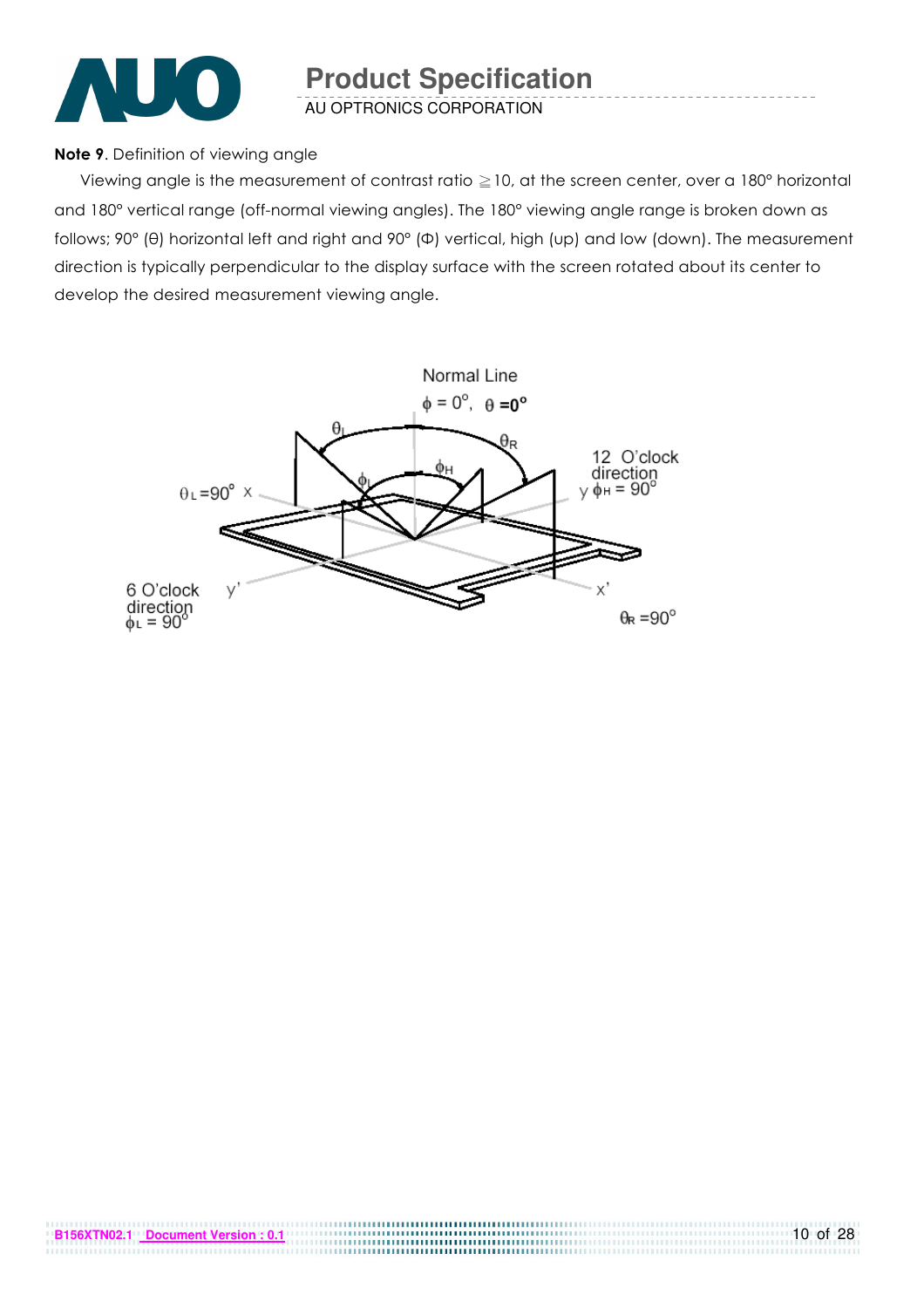

AU OPTRONICS CORPORATION

### 3. Functional Block Diagram

The following diagram shows the functional block of the 15.6 inches wide Color TFT/LCD 40 Pin one channel Module

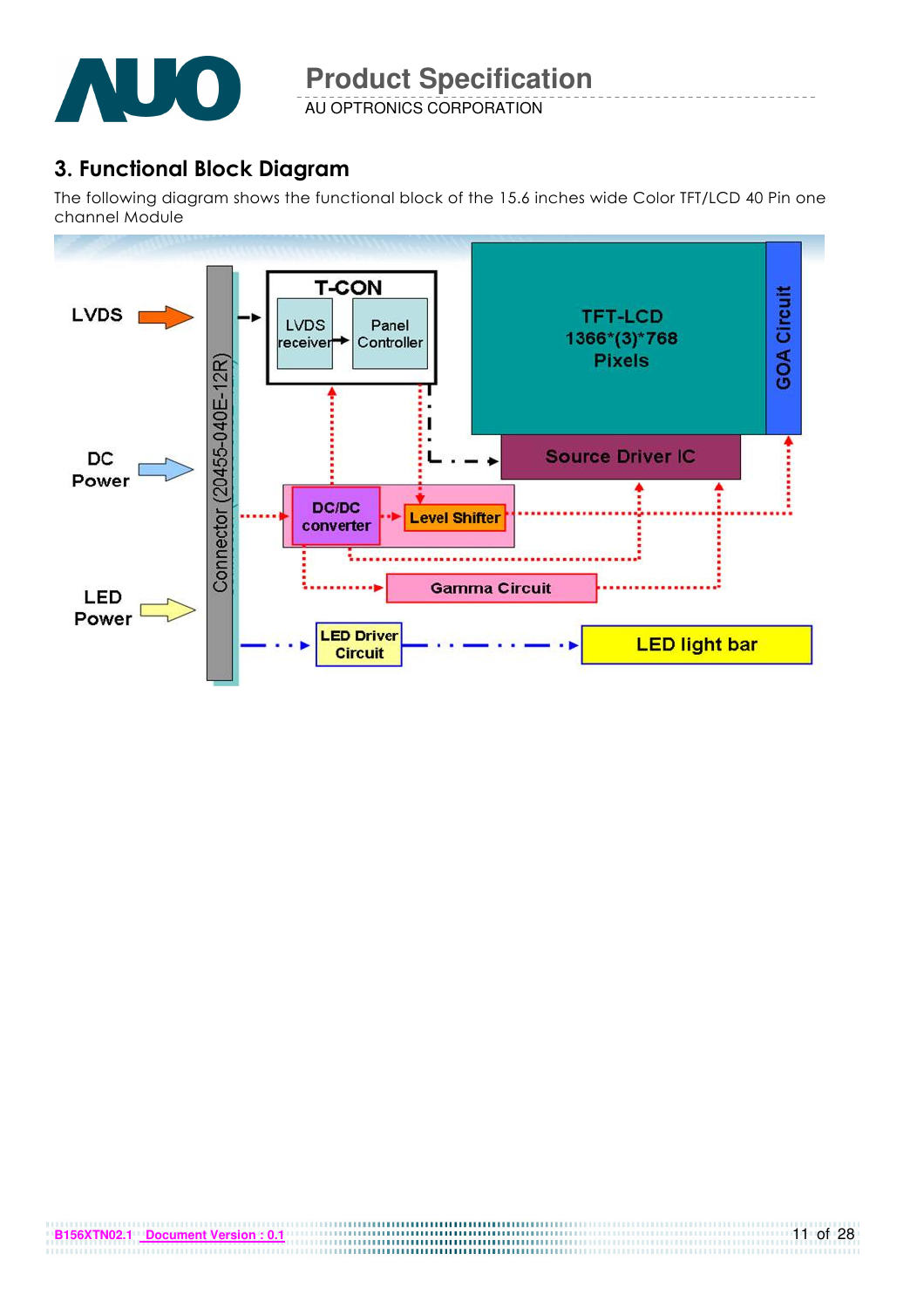

AU OPTRONICS CORPORATION

### 4. Absolute Maximum Ratings

An absolute maximum rating of the module is as following:

#### 4.1 Absolute Ratings of TFT LCD Module

| ltem            | Svmbol | Min       | Max  | Unit   | <b>Conditions</b>      |
|-----------------|--------|-----------|------|--------|------------------------|
| Logic/LCD Drive | Vin    | ົ<br>−∪.∪ | +4.0 | [Volt] | Note<br>$\overline{ }$ |

#### 4.2 Absolute Ratings of Environment

| <b>Item</b>               | Symbol     | Min   | Max   | Unit           | <b>Conditions</b> |
|---------------------------|------------|-------|-------|----------------|-------------------|
| Operating                 | TOP        |       | $+50$ | $\overline{C}$ | Note 4            |
| <b>Operation Humidity</b> | <b>HOP</b> |       | 95    | [%RH]          | Note 4            |
| Storage Temperature       | TST        | $-20$ | $+60$ | $\overline{C}$ | Note 4            |
| <b>Storage Humidity</b>   | HST        |       | 95    | [%RH]          | Note 4            |

Note 1: At Ta (25°C)

Note 2: Permanent damage to the device may occur if exceed maximum values

Note 3: LED specification refer to section 5.2

Note 4: For quality performance, please refer to AUO IIS (Incoming Inspection Standard).

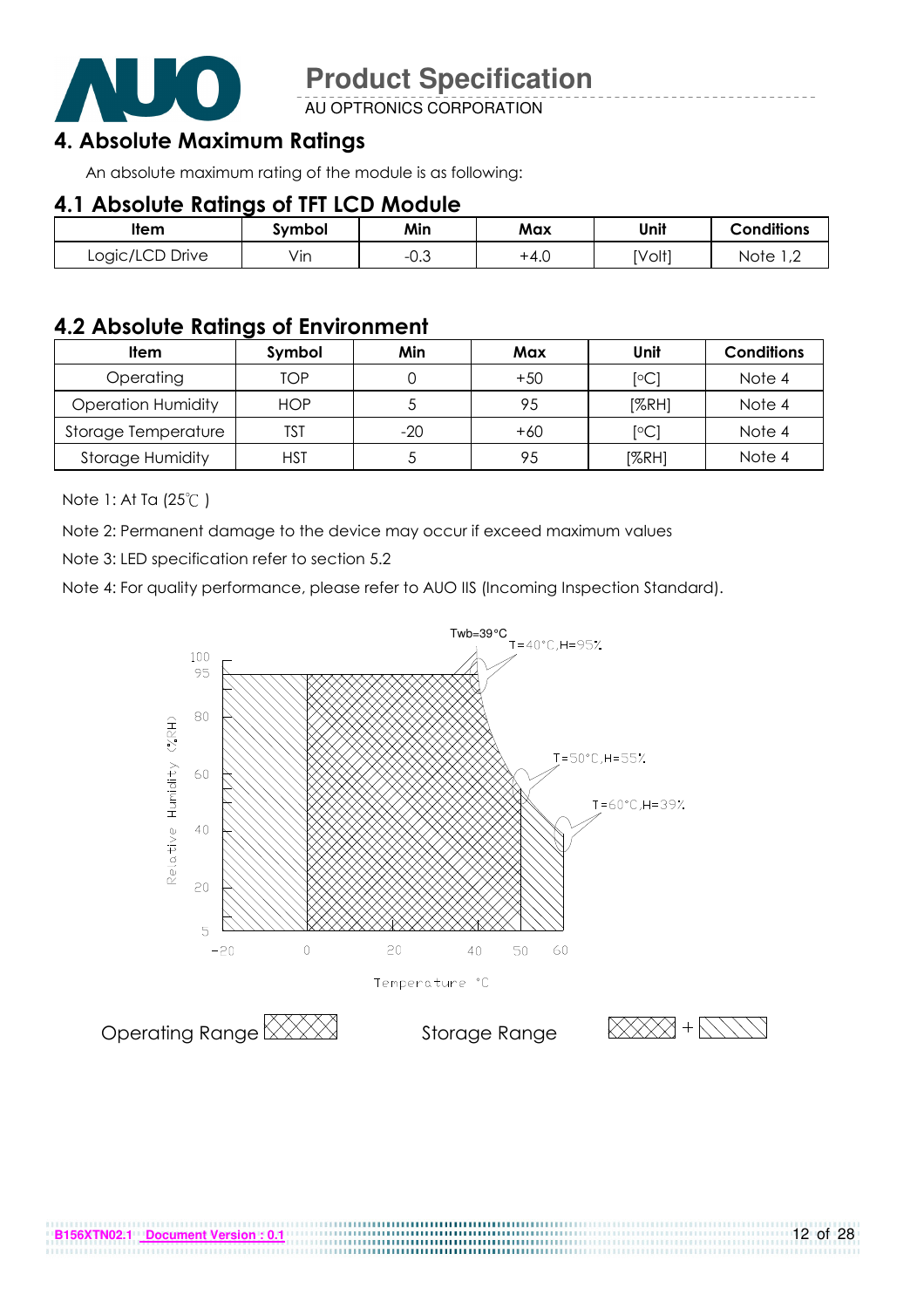

#### 5. Electrical Characteristics

#### 5.1 TFT LCD Module

#### 5.1.1 Power Specification

Input power specifications are as follows;

The power specification are measured under  $25^{\circ}$  and frame frenquency under 60Hz

| Symble       | Parameter                                      | Min             | <b>Typ</b> | <b>Max</b> | <b>Units</b>  | <b>Note</b> |
|--------------|------------------------------------------------|-----------------|------------|------------|---------------|-------------|
| <b>VDD</b>   | Logic/LCD Drive<br>Voltage                     | 3.0             | 3.3        | 3.6        | [Volt]        |             |
| <b>PDD</b>   | <b>VDD Power</b>                               | -               |            | 1.3        | [Watt]        | Note 1      |
| IDD          | <b>IDD Current</b>                             | $\qquad \qquad$ | 250        | 400        | [MA]          | Note 1      |
| <b>IRush</b> | Inrush Current                                 |                 |            | 1500       | [mA]          | Note 2      |
| VDDrp        | Allowable<br>Logic/LCD Drive<br>Ripple Voltage |                 |            | 100        | [mV]<br>$p-p$ |             |

Note 1: Maximum Measurement Condition: Black Pattern at 3.3V driving voltage. (P<sub>max</sub>=V<sub>3.3</sub> x I<sub>black</sub>)





. . . . . . . . . . . . .

..................................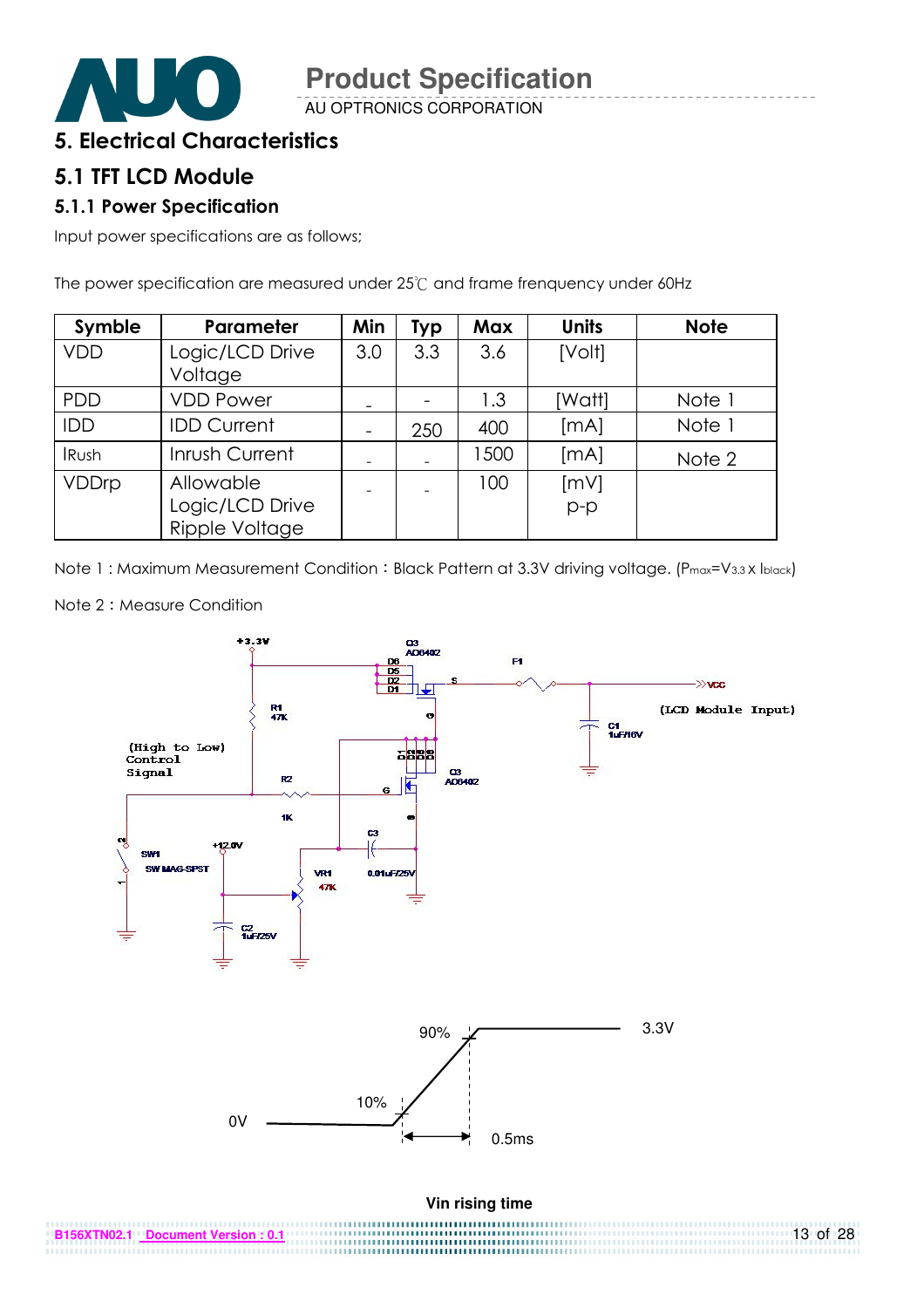

#### 5.1.2 Signal Electrical Characteristics

Input signals shall be low or High-impedance state when VDD is off.

Signal electrical characteristics are as follows;

| <b>Parameter</b>           | Condition                                        | Min    | Max   | Unit |
|----------------------------|--------------------------------------------------|--------|-------|------|
| $V_{TH}$                   | Differential Input High<br>Threshold (Vcm=+1.2V) |        | 100   | [mV] |
| $\mathsf{V}_{\textsf{TL}}$ | Differential Input Low<br>Threshold (Vcm=+1.2V)  | $-100$ |       | [mV] |
| $ V_{ID} $                 | Differential Input<br>Voltage                    | 100    | 600   | [mV] |
| $V_{CM}$                   | Differential Input<br>Common Mode<br>Voltage     | 1.125  | 1.375 | [V]  |

Note: LVDS Signal Waveform

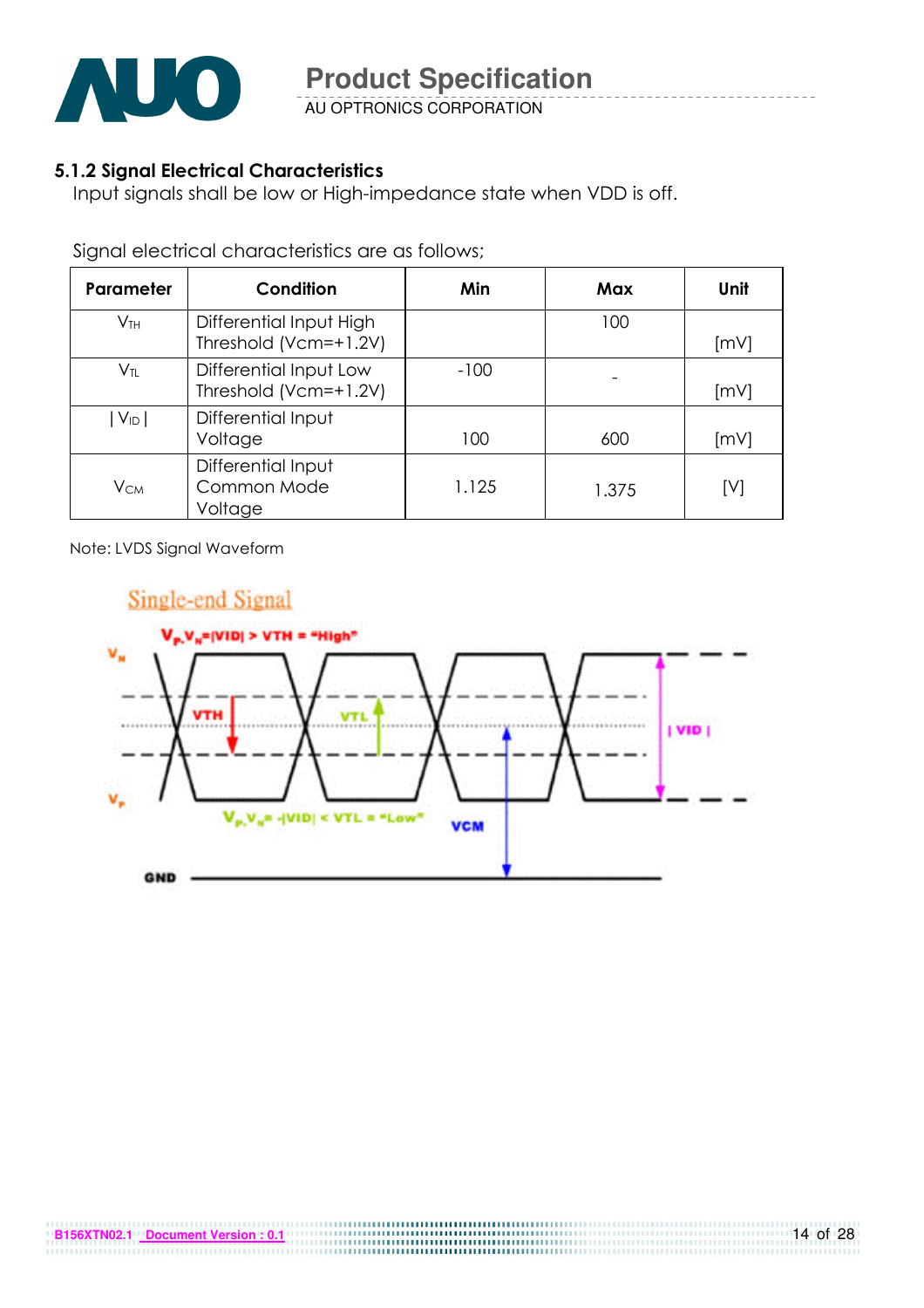

#### 5.2.1 LED characteristics

| Parameter                             | Symbol      | Min    | Typ                      | Max | <b>Units</b> | Condition                                     |
|---------------------------------------|-------------|--------|--------------------------|-----|--------------|-----------------------------------------------|
| <b>Backlight Power</b><br>Consumption | <b>PLED</b> |        | 3.05                     | 3.7 | [Watt]       | $(Ta=25^{\circ}C)$ , Note 1<br>Vin =12V       |
| LED Life-Time                         | N/A         | 12,000 | $\overline{\phantom{a}}$ |     | Hour         | (Ta= $25^{\circ}$ C), Note 2<br>$I_F = 20$ mA |

Note 1: Calculator value for reference PLED = VF (Normal Distribution) \* IF (Normal Distribution) / Efficiency Note 2: The LED life-time define as the estimated time to 50% degradation of initial luminous.

#### 5.2.2 Backlight input signal characteristics

| Parameter                            | Symbol         | Min                      | <b>Typ</b>               | Max  | <b>Units</b> | Remark                          |
|--------------------------------------|----------------|--------------------------|--------------------------|------|--------------|---------------------------------|
| <b>LED Power Supply</b>              | <b>VLED</b>    | 6.0                      | 12.0                     | 21.0 | [Volt]       |                                 |
| LED Enable Input<br>High Level       |                | 2.5                      | $\overline{\phantom{a}}$ | 5.5  | [Volt]       |                                 |
| LED Enable Input<br>Low Level        | <b>VLED EN</b> | $\overline{\phantom{0}}$ | $\overline{\phantom{a}}$ | 0.8  | [Volt]       |                                 |
| PWM Logic Input<br><b>High Level</b> |                | 2.5                      | $\overline{\phantom{a}}$ | 5.5  | [Volt]       |                                 |
| PWM Logic Input<br>Low Level         | VPWM EN        |                          | $\overline{\phantom{a}}$ | 0.8  | [Volt]       | Define as<br>Connector          |
| PWM Input Frequency                  | <b>FPWM</b>    | 100                      | $\overline{\phantom{a}}$ | 20K  | Hz           | Interface<br>$(Ta=25^{\circ}C)$ |
| PWM Duty Ratio                       | Duty           | 5                        | $-$                      | 100  | $\%$         |                                 |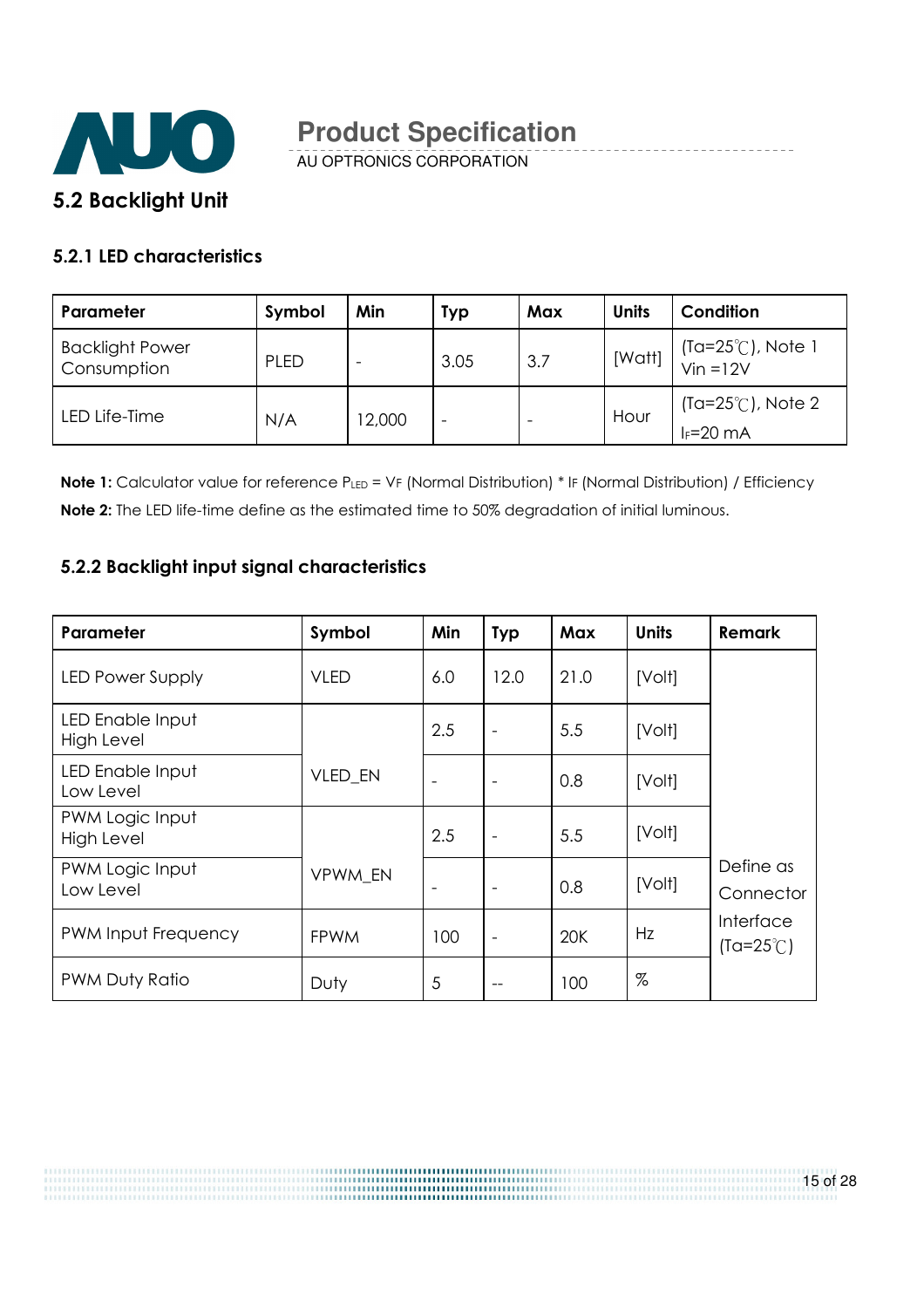

AU OPTRONICS CORPORATION **Product Specification** 

### 6. Signal Interface Characteristic

### 6.1 Pixel Format Image

Following figure shows the relationship of the input signals and LCD pixel format.

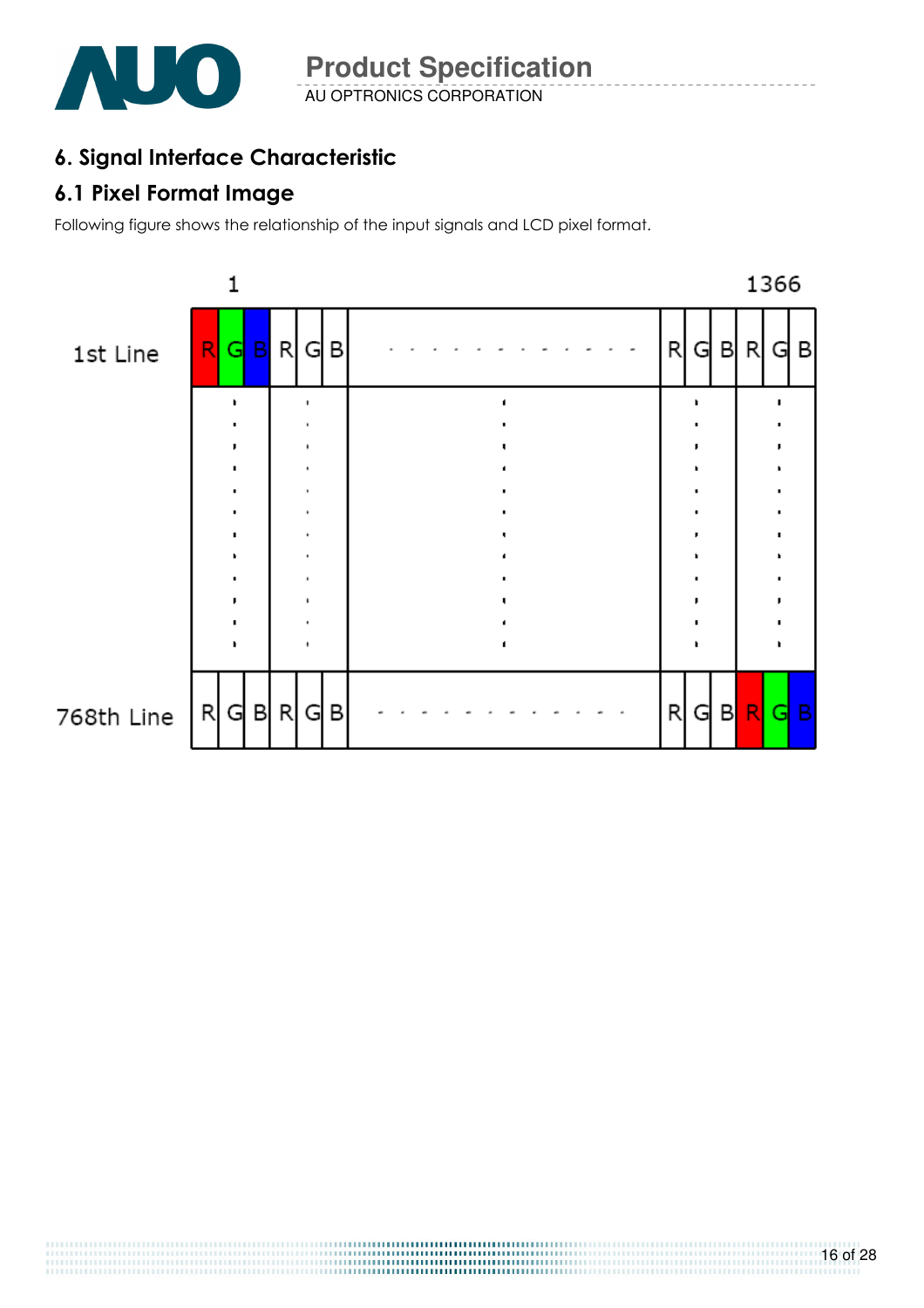

AU OPTRONICS CORPORATION

### 6.2 The Input Data Format



| <b>Signal Name</b> | <b>Description</b>     |                                                    |
|--------------------|------------------------|----------------------------------------------------|
| R <sub>5</sub>     | Red Data 5 (MSB)       | Red-pixel Data                                     |
| R4                 | Red Data 4             | Each red pixel's brightness data consists of these |
| R <sub>3</sub>     | Red Data 3             | 6 bits pixel data.                                 |
| R2                 | Red Data 2             |                                                    |
| R1                 | Red Data 1             |                                                    |
| R <sub>O</sub>     | Red Data 0 (LSB)       |                                                    |
|                    |                        |                                                    |
|                    | Red-pixel Data         |                                                    |
| G <sub>5</sub>     | Green Data 5 (MSB)     | Green-pixel Data                                   |
| G4                 | Green Data 4           | Each green pixel's brightness data consists of     |
| G <sub>3</sub>     | Green Data 3           | these 6 bits pixel data.                           |
| G <sub>2</sub>     | Green Data 2           |                                                    |
| G1                 | Green Data 1           |                                                    |
| G <sub>0</sub>     | Green Data 0 (LSB)     |                                                    |
|                    |                        |                                                    |
|                    | Green-pixel Data       |                                                    |
| <b>B5</b>          | Blue Data 5 (MSB)      | <b>Blue-pixel Data</b>                             |
| <b>B4</b>          | <b>Blue Data 4</b>     | Each blue pixel's brightness data consists of      |
| B <sub>3</sub>     | <b>Blue Data 3</b>     | these 6 bits pixel data.                           |
| B <sub>2</sub>     | <b>Blue Data 2</b>     |                                                    |
| B <sub>1</sub>     | <b>Blue Data 1</b>     |                                                    |
| B <sub>O</sub>     | Blue Data 0 (LSB)      |                                                    |
|                    |                        |                                                    |
|                    | <b>Blue-pixel Data</b> |                                                    |
| <b>RxCLKIN</b>     | Data Clock             | The signal is used to strobe the pixel data and    |
|                    |                        | DE signals. All pixel data shall be valid at the   |
|                    |                        | falling edge when the DE signal is high.           |
| DE                 | Display Timing         | This signal is strobed at the falling edge of      |
|                    |                        | RxCLKIN. When the signal is high, the pixel data   |
|                    |                        | shall be valid to be displayed.                    |
| VS                 | Vertical Sync          | The signal is synchronized to RxCLKIN.             |
| <b>HS</b>          | Horizontal Sync        | The signal is synchronized to RxCLKIN.             |

Note: Output signals from any system shall be low or High-impedance state when VDD is off.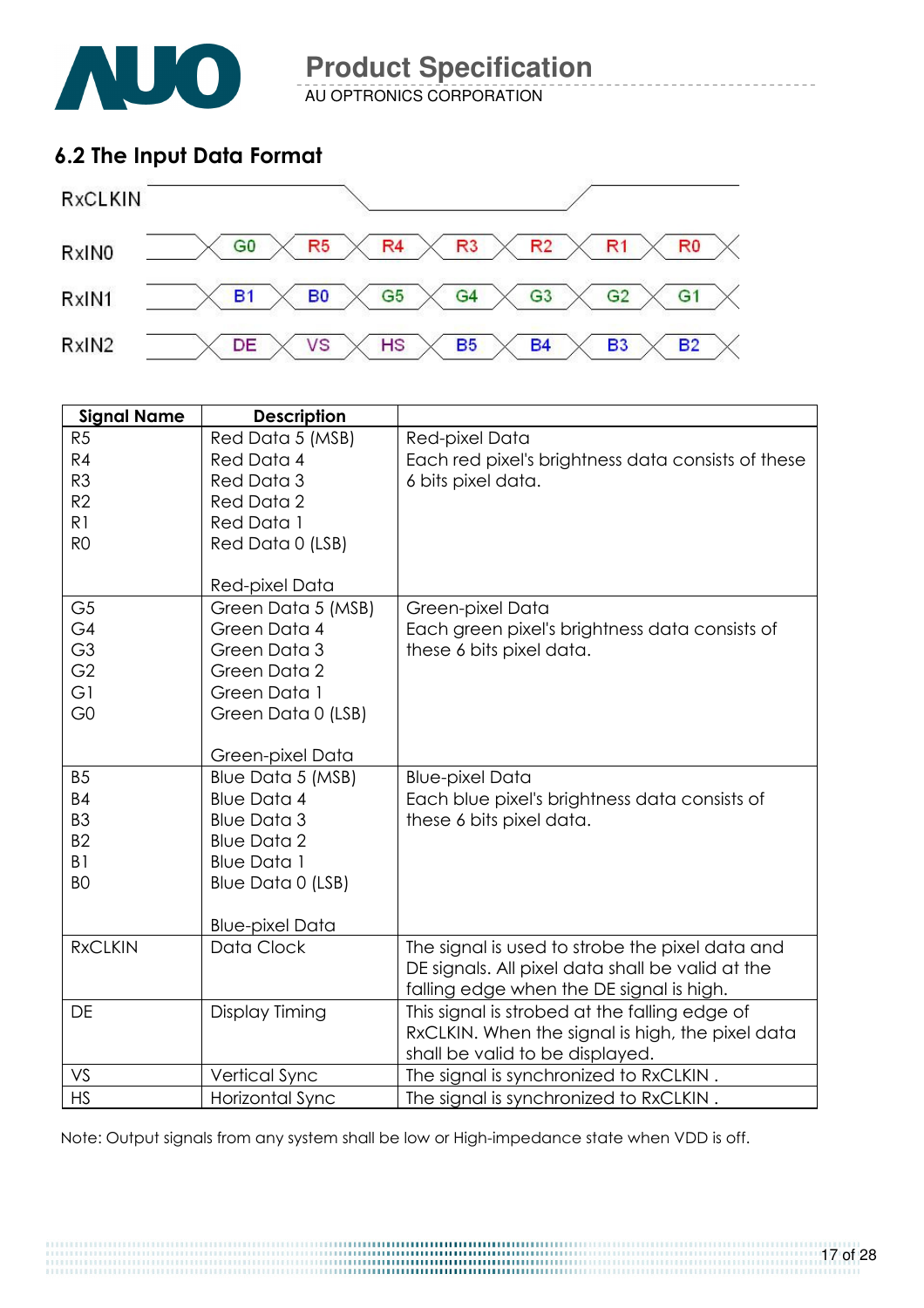

AU OPTRONICS CORPORATION **Product Specification** 

### 6.3 Integration Interface Requirement

#### 6.3.1 Connector Description

Physical interface is described as for the connector on module.

These connectors are capable of accommodating the following signals and will be following components.

| <b>Connector Name / Designation</b> | <b>For Signal Connector</b> |
|-------------------------------------|-----------------------------|
| Manufacturer                        | <b>IPEX or compatible</b>   |
| Type / Part Number                  | IPEX 20455-040E-12R         |
| Mating Housing/Part Number          | IPEX 20353-040T-11          |

#### 6.3.2 Pin Assignment

LVDS is a differential signal technology for LCD interface and high speed data transfer device.

| PIN#           | Signal Name      | Description                                       |
|----------------|------------------|---------------------------------------------------|
|                | NC               | Connect to pin34                                  |
| $\overline{2}$ | <b>VDD</b>       | Power Supply +3.3V (typical)                      |
| 3              | <b>VDD</b>       | Power Supply +3.3V (typical)                      |
| $\overline{4}$ | V_EDID           | DDC +3.3V Power                                   |
| $\sqrt{5}$     | <b>AGING</b>     | Aging                                             |
| 6              | EDID_CLK         | EDID_Clock                                        |
| $\overline{7}$ | <b>EDID DATA</b> | <b>EDID Data</b>                                  |
| 8              | RINO-            | -LVDS Differential Data INPUT (R0-R5,G0)          |
| 9              | RINO+            | +LVDS Differential Data INPUT (R0-R5,G0)          |
| 10             | GND              | Ground                                            |
| 11             | RIN1-            | -LVDS Differential Data INPUT (G1-G5,B0-B1)       |
| 12             | $RIN1+$          | +LVDS Differential Data INPUT (G1-G5,B0-B1)       |
| 13             | GND              | Ground                                            |
| 14             | RIN2-            | -LVDS Differential Data INPUT (B2-B5,HS,VS,DE)    |
| 15             | $RIN2+$          | +LVDS Differential Data INPUT (B2-B5, HS, VS, DE) |
| 16             | <b>GND</b>       | Ground                                            |
| 17             | CIKIN-           | <b>LVDS Differential Clock INPUT</b>              |
| 18             | CIKIN+           | <b>LVDS Differential Clock INPUT</b>              |
| 19             | CM_EN            | CM_EN (Color Matrix)                              |
| 20             | <b>NC</b>        | No connection                                     |
| 21             | <b>NC</b>        | No connection                                     |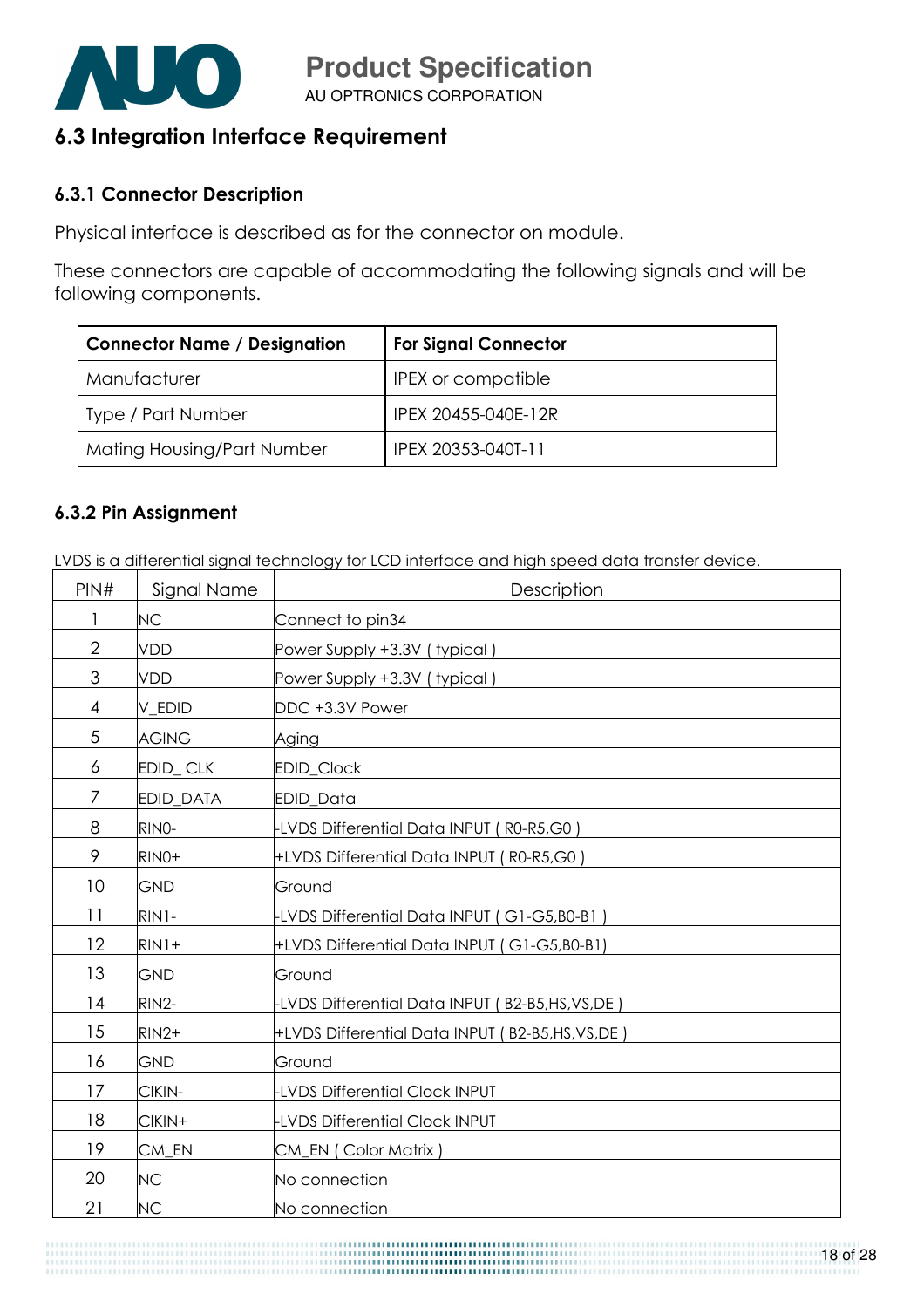

AU OPTRONICS CORPORATION

| 22 | <b>GND</b>  | Ground                                |
|----|-------------|---------------------------------------|
| 23 | NC          | No connection                         |
| 24 | NC          | No connection                         |
| 25 | <b>GND</b>  | Ground                                |
| 26 | NC          | No connection                         |
| 27 | NC          | No connection                         |
| 28 | <b>GND</b>  | Ground                                |
| 29 | NC          | No connection                         |
| 30 | NC          | No connection                         |
| 31 | VLED_GND    | <b>LED Ground</b>                     |
| 32 | VLED_GND    | <b>LED Ground</b>                     |
| 33 | VLED_GND    | <b>LED Ground</b>                     |
| 34 | NC          | Connect to pin1                       |
| 35 | BL_PWM      | System PWM Signal input (+3.3V input) |
| 36 | BL_EN       | LED enable pin (+3.3V input)          |
| 37 | DCR_EN      | DCR_EN                                |
| 38 | <b>VLED</b> | LED Power Supply 6-21V                |
| 39 | <b>VLED</b> | LED Power Supply 6-21V                |
| 40 | <b>VLED</b> | LED Power Supply 6-21V                |



Note1: Input signals shall be low or High-impedance state when VDD is off.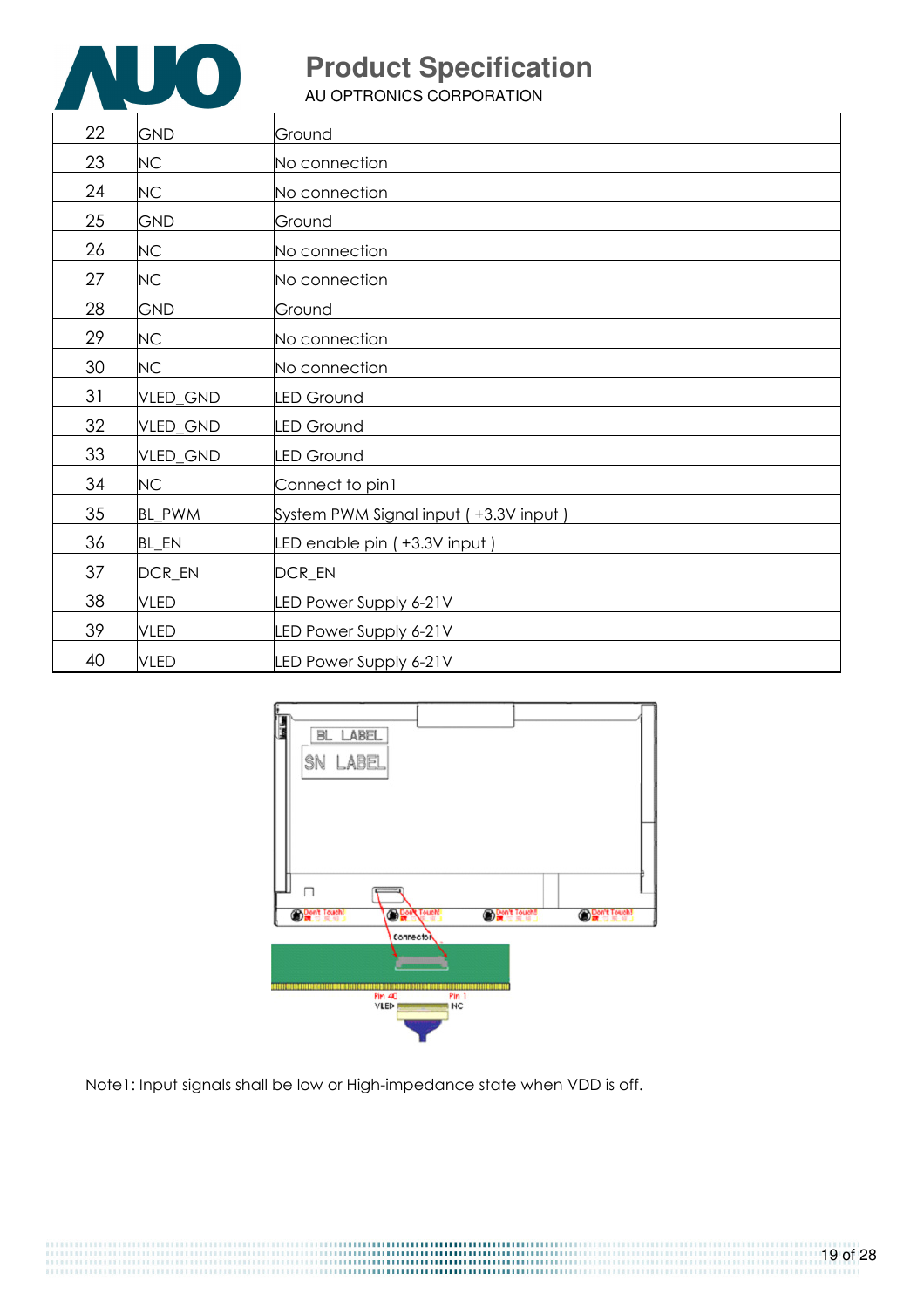

AU OPTRONICS CORPORATION **Product Specification** 

### 6.4 Interface Timing

#### 6.4.1 Timing Characteristics

Basically, interface timings should match the 1366x768 /60Hz manufacturing guide line timing.

| Parameter             |          | Symbol          | Min. | Typ. | Max. | Unit       |  |
|-----------------------|----------|-----------------|------|------|------|------------|--|
| Frame Rate            |          |                 | 50   | 60   | TBD  | Hz         |  |
| Clock frequency       |          | $1/ T_{Clock}$  | 65   | 69.3 | 72   | MHz        |  |
| Vertical<br>Section   | Period   | Tv              | 776  | 808  | 1023 |            |  |
|                       | Active   | Tv <sub>D</sub> |      | 768  |      | $T_{Line}$ |  |
|                       | Blanking | $T_{VB}$        | 8    | 40   | 255  |            |  |
| Horizontal<br>Section | Period   | Τн              | 1396 | 1606 | 2047 |            |  |
|                       | Active   | Тнр             |      | 1366 |      | TClock     |  |
|                       | Blanking | Тнв             | 30   | 240  | 681  |            |  |

Note : DE mode only

#### 6.4.2 Timing diagram

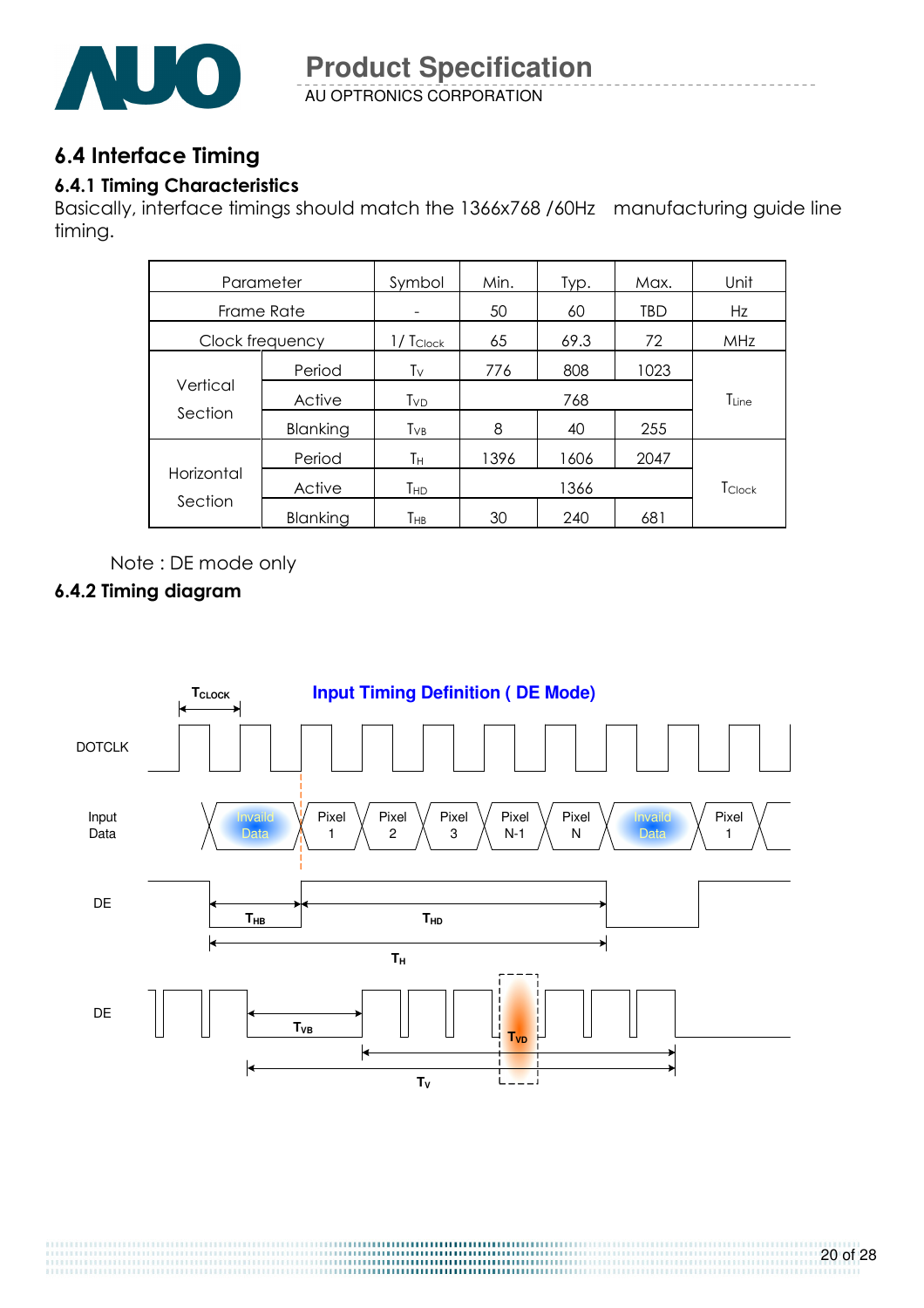

AU OPTRONICS CORPORATION **Product Specification** 

#### 6.5 Power ON/OFF Sequence

Power on/off sequence is as follows. Interface signals and LED on/off sequence are also shown in the chart. Signals from any system shall be Hi-Z state or low level when VDD is off



| Parameter      | Value    |          |  |  |
|----------------|----------|----------|--|--|
|                | Min.(ms) | Max.(ms) |  |  |
| T1             | 0.5      | 10       |  |  |
| T <sub>2</sub> | 0        | 50       |  |  |
| T3             | 200      |          |  |  |
| T4             | 200      |          |  |  |
| T5             | 0        | 50       |  |  |
| T6             | 0        | 10       |  |  |
| T7             | 500      |          |  |  |
| T8             | 10       |          |  |  |
| T9             | 10       |          |  |  |
| <b>T10</b>     | 10       |          |  |  |
| T11            | 10       |          |  |  |
| T12            | 0.5      | 10       |  |  |
| T13            | 1        |          |  |  |
| T14            |          |          |  |  |

Note:If T3,T5,T6 couldn't match above specifications, must request T3+T5+T6 > 200ms at least

21 of 28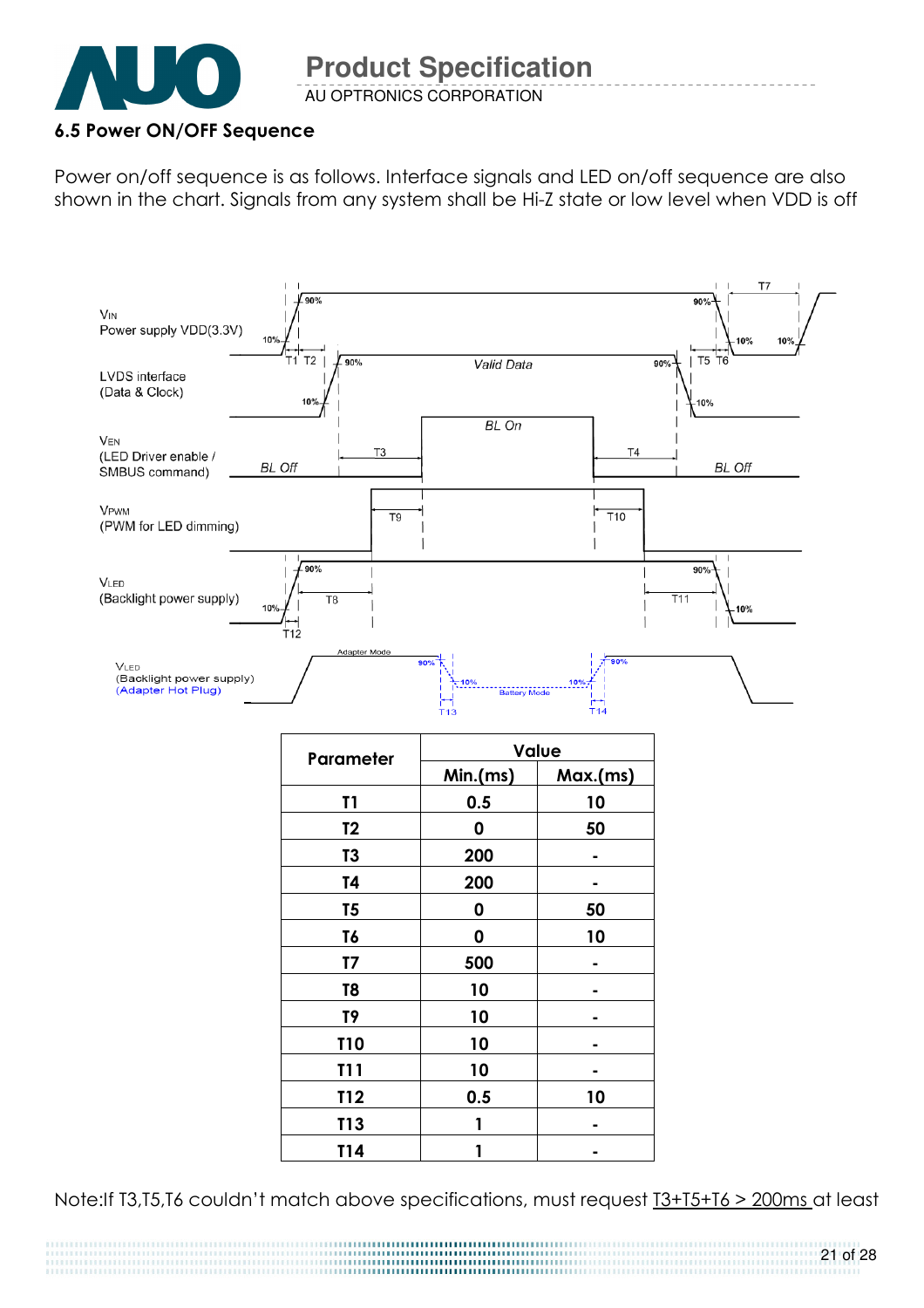

### 7. Panel Reliability Test

#### 7.1 Vibration Test

#### Test Spec:

- **•** Test method: Non-Operation
- **Acceleration: 1.5 G**
- **•** Frequency: 10 500Hz Random
- Sweep: 30 Minutes each Axis (X, Y, Z)

### 7.2 Shock Test

#### Test Spec:

- **•** Test method: Non-Operation
- Acceleration: 220 G , Half sine wave
- Active time: 2 ms
- Pulse: X,Y,Z .one time for each side

#### 7.3 Reliability Test

| <b>Items</b>                                | <b>Required Condition</b>                                       | <b>Note</b> |
|---------------------------------------------|-----------------------------------------------------------------|-------------|
| <b>Temperature</b><br><b>Humidity Bias</b>  | Ta= 40℃, 90%RH, 300h                                            |             |
| <b>High Temperature</b><br><b>Operation</b> | Ta= 50℃, Dry, 300h                                              |             |
| Low Temperature<br>Operation                | Ta= 0℃, 300h                                                    |             |
| <b>High Temperature</b><br><b>Storage</b>   | Ta= 60℃, 35%RH, 300h                                            |             |
| <b>Low Temperature</b><br>Storage           | Ta= -20℃, 50%RH, 250h                                           |             |
| <b>Thermal Shock</b><br><b>Test</b>         | $\overline{a}$ Ta=-20°C to 60°C, Duration at 30 min, 100 cycles |             |
| <b>ESD</b>                                  | Contact: ±8 KV                                                  | Note 1      |
|                                             | <b>Air: ±15 KV</b>                                              |             |

Note1: According to EN 61000-4-2 , ESD class B: Some performance degradation allowed.

Self-recoverable.

No data lost, No hardware failures.

Remark: MTBF (Excluding the LED): 30,000 hours with a confidence level 90%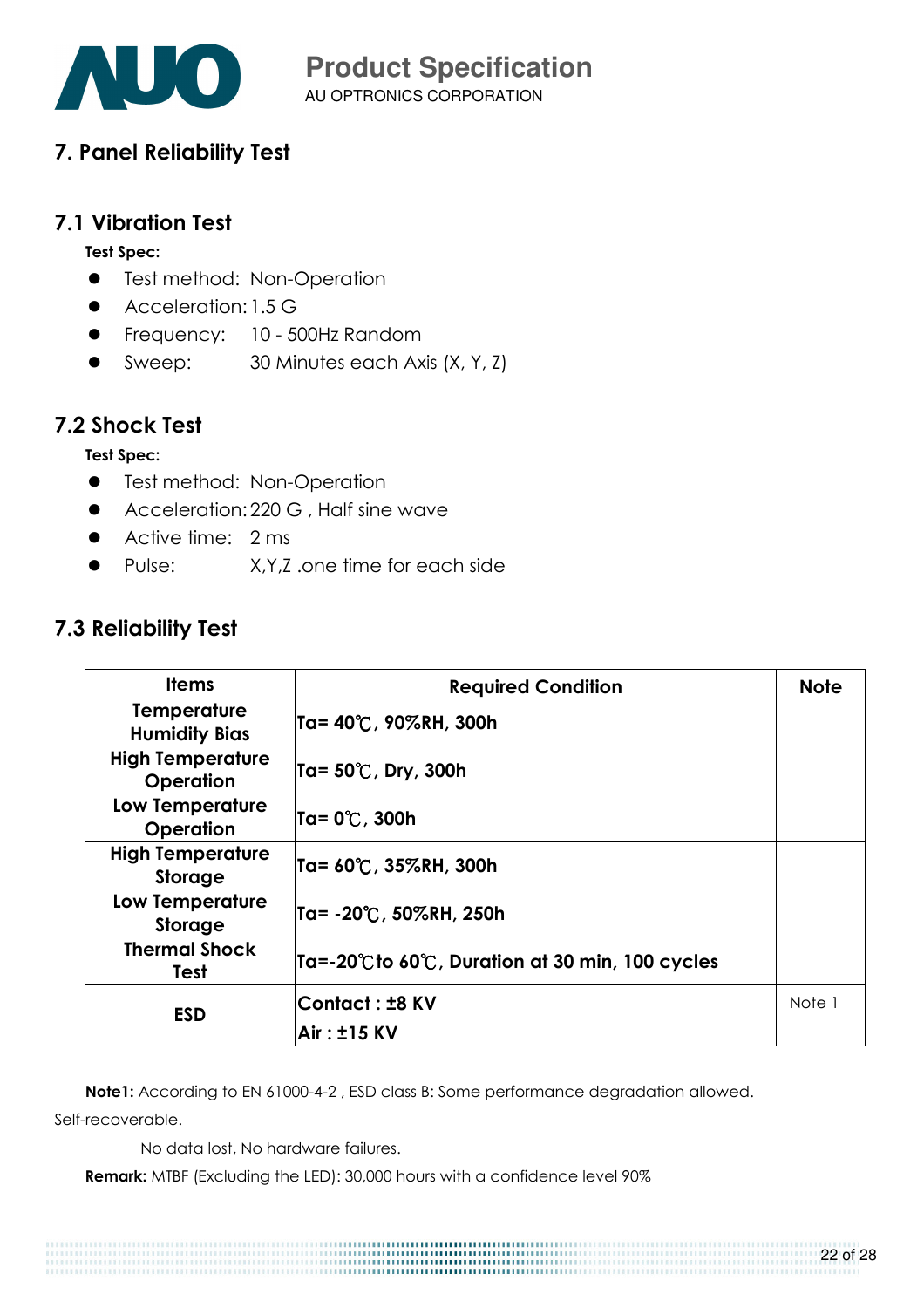

AU OPTRONICS CORPORATION

### 8. Mechanical Characteristics

### 8.1 LCM Outline Dimension

#### 8.1.1 Standard Front View

The drawing following 2D standard drawing and remark.

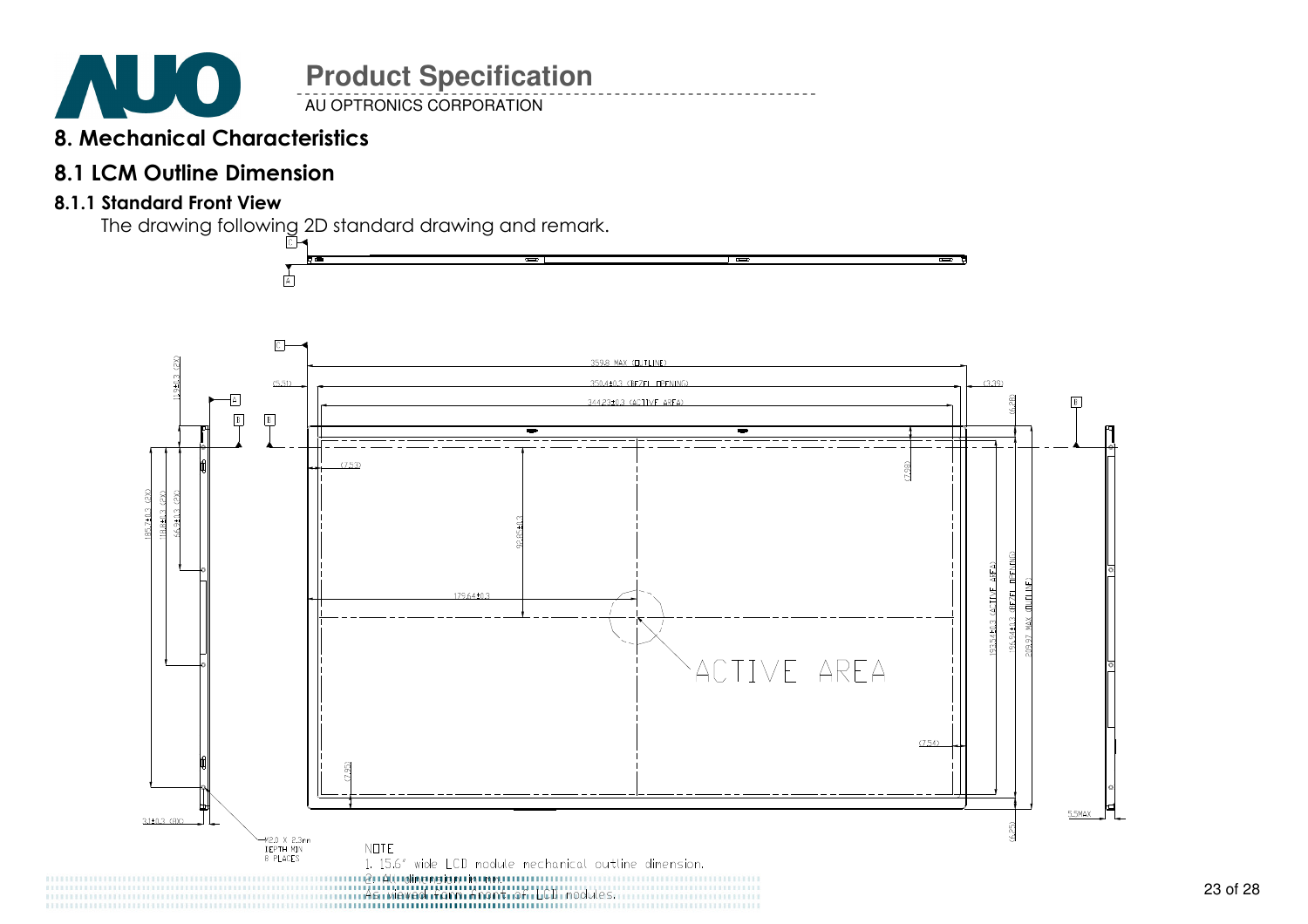

AU OPTRONICS CORPORATION

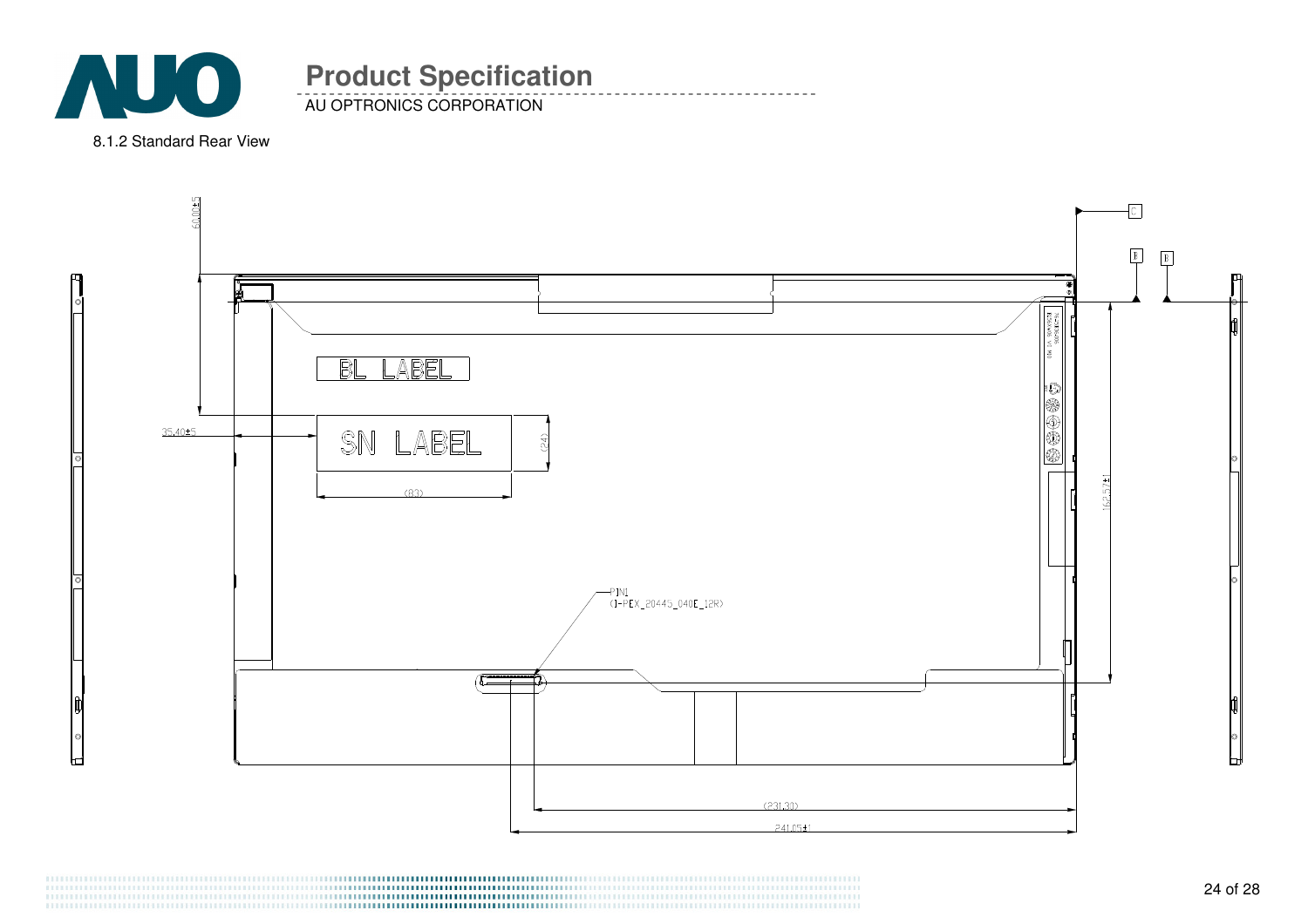

AU OPTRONICS CORPORATION

### 8.2 Screw Hole Depth and Center Position

Maximum Screw penetration from side surface is 2.3 mm

The center of screw hole center location is  $3.7 \pm 0.2$ mm from front surface

Screw Torque: Maximum 2.5 kgf-cm

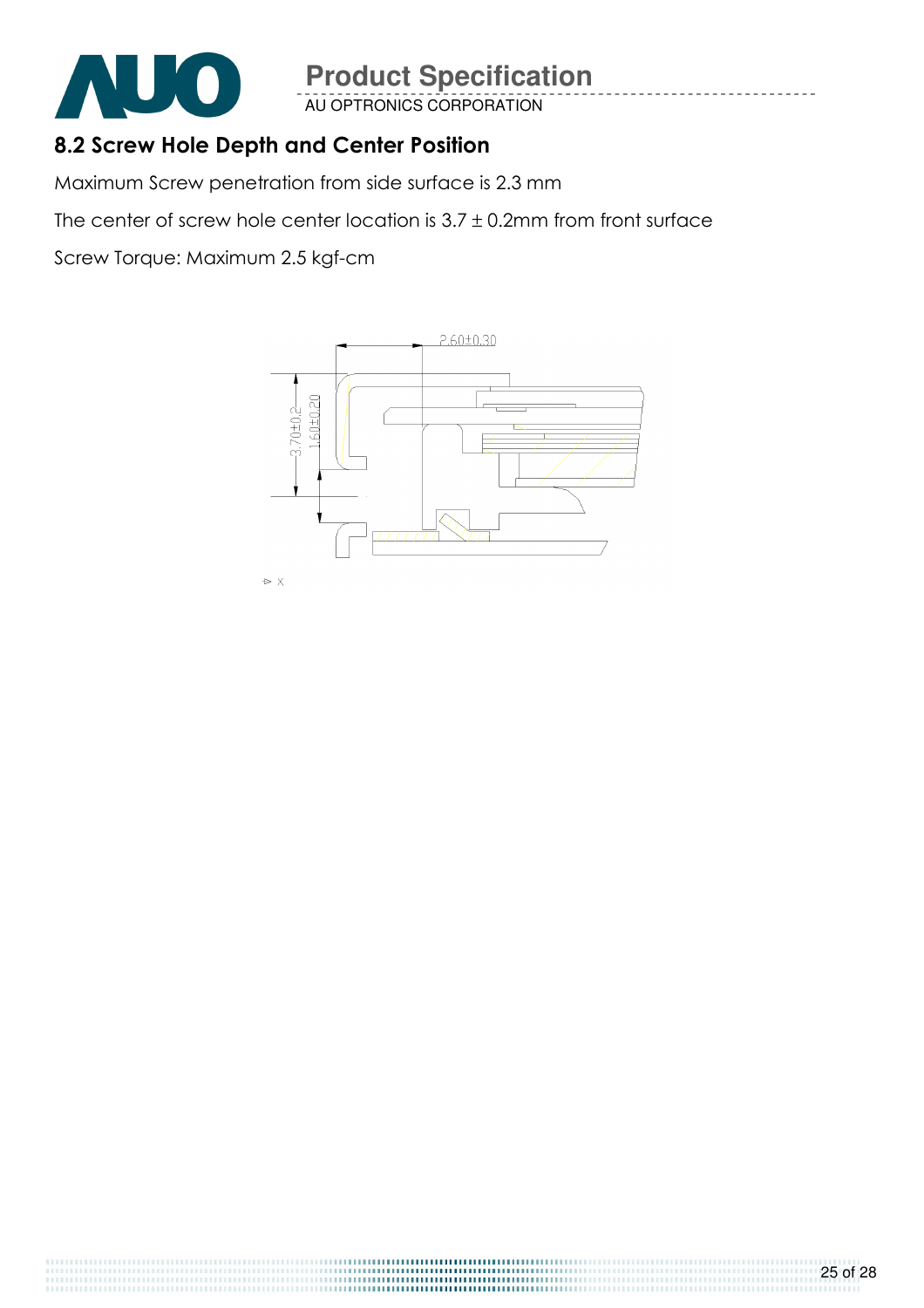

AU OPTRONICS CORPORATION **Product Specification** 

9. Shipping and Package

## 9.1 Shipping Label Format

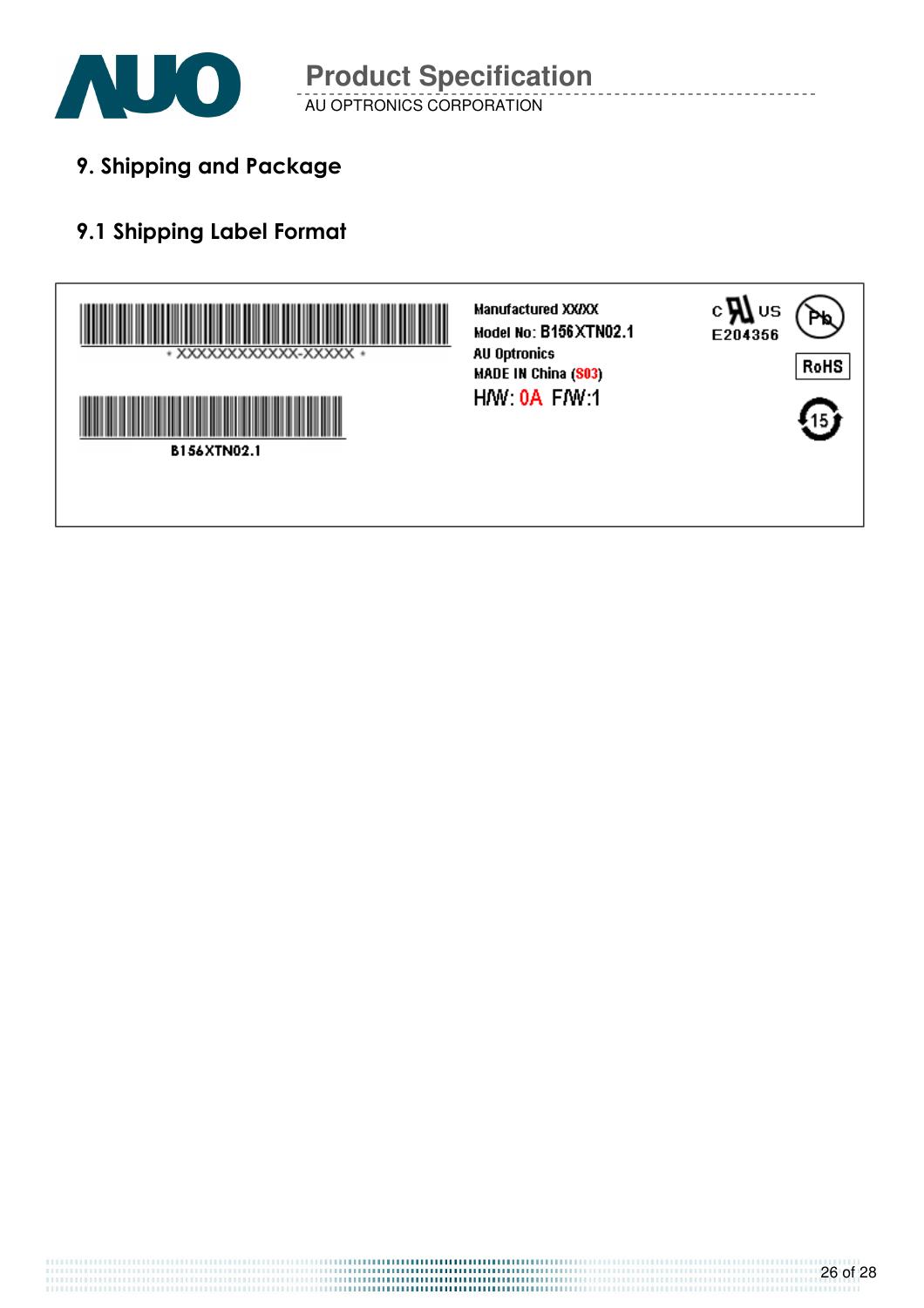

AU OPTRONICS CORPORATION

The outside dimension of carton is 437 (L)mm x 369 (W)mm x 313 (H)mm